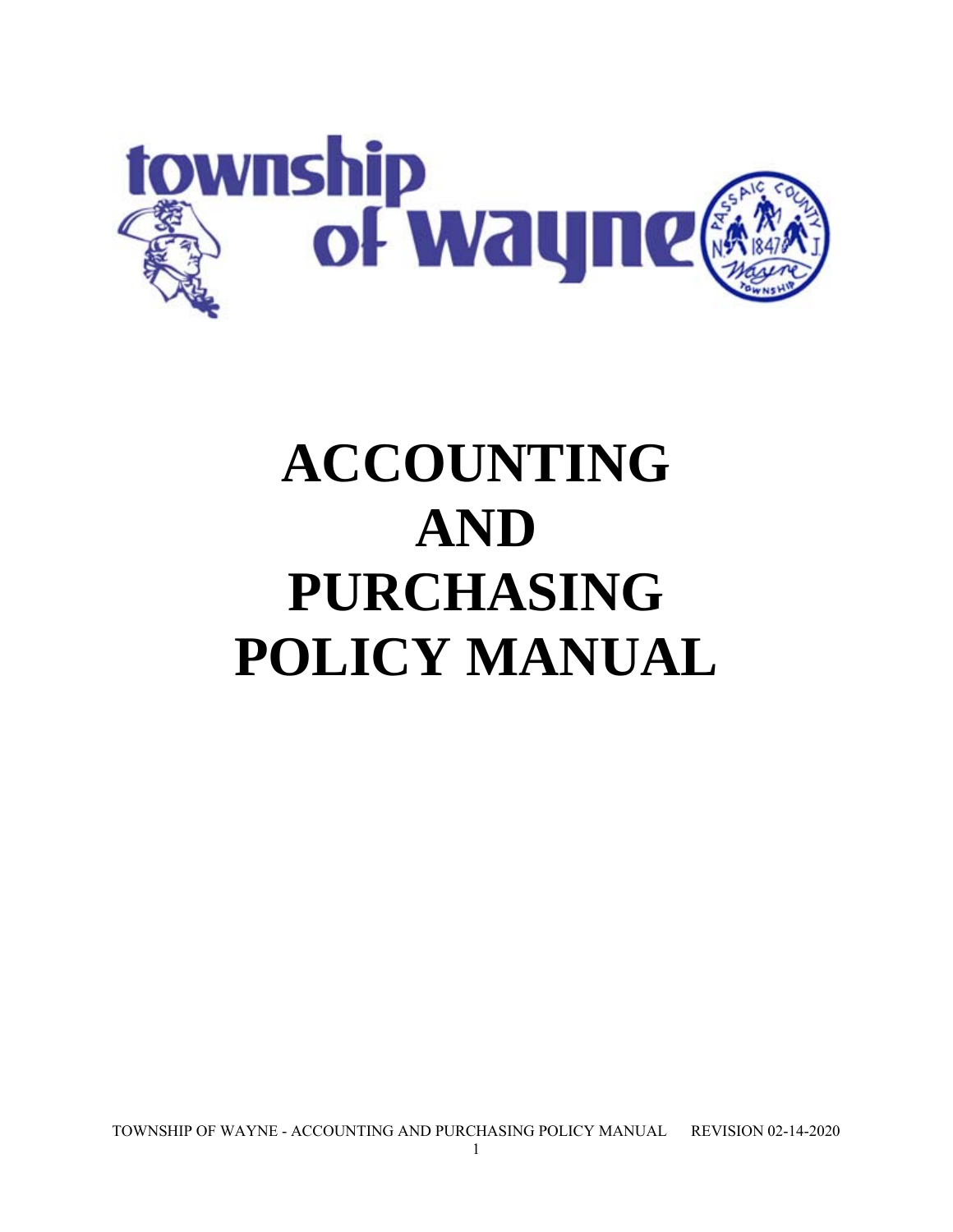# **TABLE OF CONTENTS**

|                                                                                            | PAGE(S)   |  |  |  |  |
|--------------------------------------------------------------------------------------------|-----------|--|--|--|--|
| <b>WHAT'S NEW?</b>                                                                         | 4         |  |  |  |  |
| <b>INTRODUCTION</b>                                                                        |           |  |  |  |  |
| <b>TREASURY DEPARTMENT</b>                                                                 |           |  |  |  |  |
| <b>BUDGET PROCESS</b>                                                                      | $5 - 6$   |  |  |  |  |
| <b>FUND BALANCE POLICY</b>                                                                 | $6 - 7$   |  |  |  |  |
| <b>PAYROLL</b>                                                                             | 7         |  |  |  |  |
| PAYROLL OVERTIME                                                                           | 7         |  |  |  |  |
| <b>FULL TIME EMPLOYEES</b>                                                                 | $7 - 8$   |  |  |  |  |
| <b>DEPOSITS</b>                                                                            | 8         |  |  |  |  |
| <b>SEMINAR AND CONFERENCE EXPENSES</b>                                                     | $8-9$     |  |  |  |  |
| <b>MISCELLANEOUS</b>                                                                       | 9         |  |  |  |  |
| PETTY CASH POLICY                                                                          | $9 - 10$  |  |  |  |  |
| <b>BUDGET TRANSFERS</b>                                                                    | 11        |  |  |  |  |
| <b>FIXED ASSETS</b>                                                                        | 11        |  |  |  |  |
| MONTHLY REVENUE REPORTS                                                                    | 11        |  |  |  |  |
| <b>USE OF CREDIT CARDS</b>                                                                 | 11        |  |  |  |  |
| TAX APPEAL NOTIFICATIONS                                                                   | 11        |  |  |  |  |
| POLICY REGARDING ANNUAL REVIEW OF ALL AGREEMENTS FOR<br>PAYMENTS IN LIEU OF TAXES (PILOTs) | $11 - 12$ |  |  |  |  |
| TOWNSHIP OF WAYNE, 2020 FIXED ASSET LISTING BY<br>DEPARTMENT/DIVISON                       | 24        |  |  |  |  |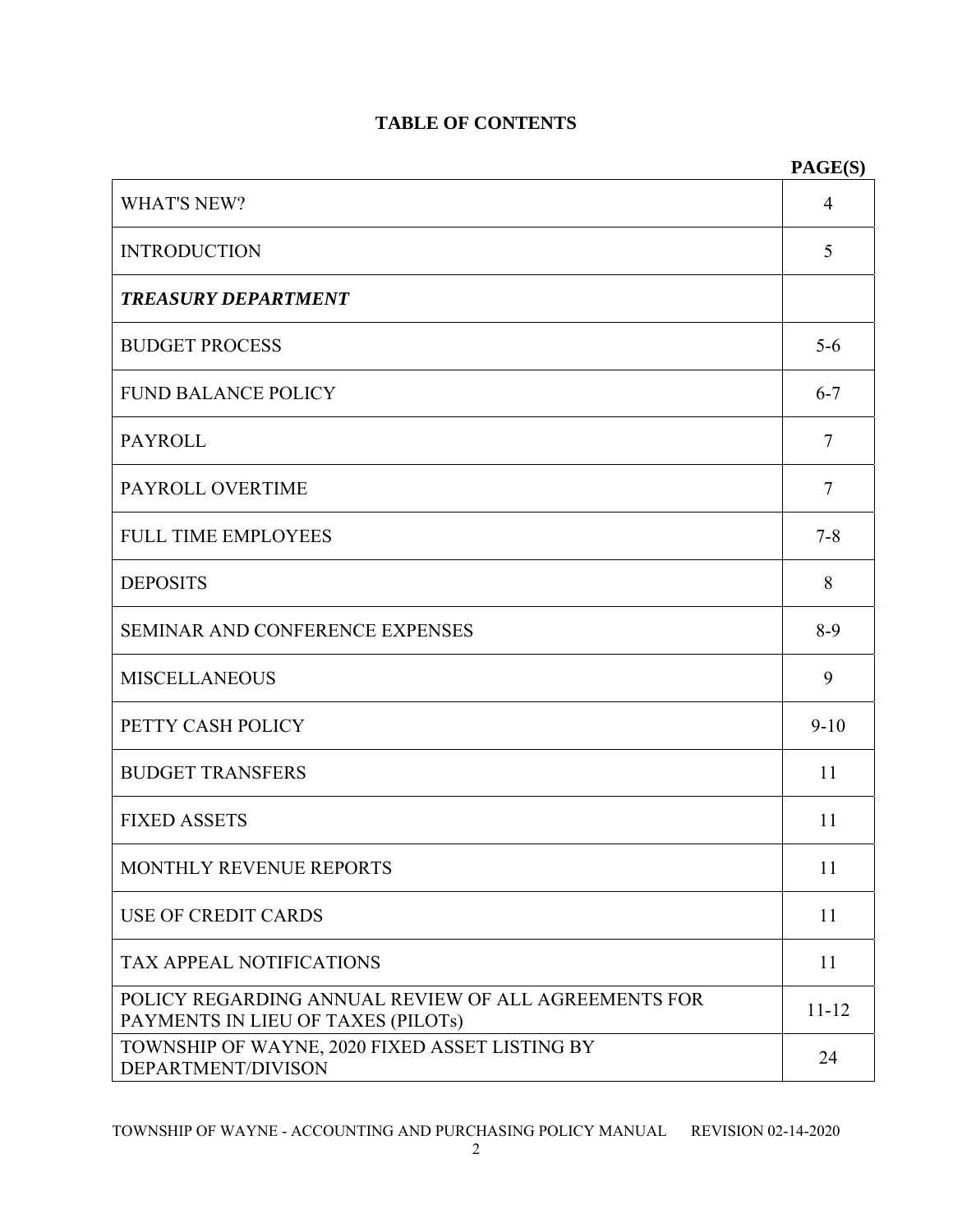# **TABLE OF CONTENTS**

# **PAGE(S)**

| <b>PURCHASING DEPARTMENT</b>                            |           |  |  |  |  |
|---------------------------------------------------------|-----------|--|--|--|--|
| PURCHASE ORDERS-GENERAL EXPLANATION                     |           |  |  |  |  |
| REQUISITIONS-GENERAL EXPLANATION                        |           |  |  |  |  |
| PURCHASE ORDERS- DETAILED EXPLANATION                   |           |  |  |  |  |
| <b>CONFIRMING PURCHASE ORDER</b>                        |           |  |  |  |  |
| <b>SECURING PRICES</b>                                  |           |  |  |  |  |
| <b>DOLLAR THRESHOLDS</b>                                |           |  |  |  |  |
| <b>BID PROCEDURES</b>                                   |           |  |  |  |  |
| PREVAILING WAGE / FORM AA-202 PROCEDURE FOR DEPARTMENTS |           |  |  |  |  |
| PAYMENT SCHEDULE                                        |           |  |  |  |  |
| <b>CHANGE ORDERS</b>                                    |           |  |  |  |  |
| <b>CONTRACT CLOSE OUT</b>                               |           |  |  |  |  |
| DISPOSITION OF SURPLUS AND OBSOLETE EQUIPMENT           |           |  |  |  |  |
| <b>CONTRACT MANAGEMENT</b>                              | $20 - 21$ |  |  |  |  |
| USE OF TOWNSHIP CREDIT CARDS                            | 21        |  |  |  |  |
| <b>MISCELLANEOUS</b>                                    | $21 - 23$ |  |  |  |  |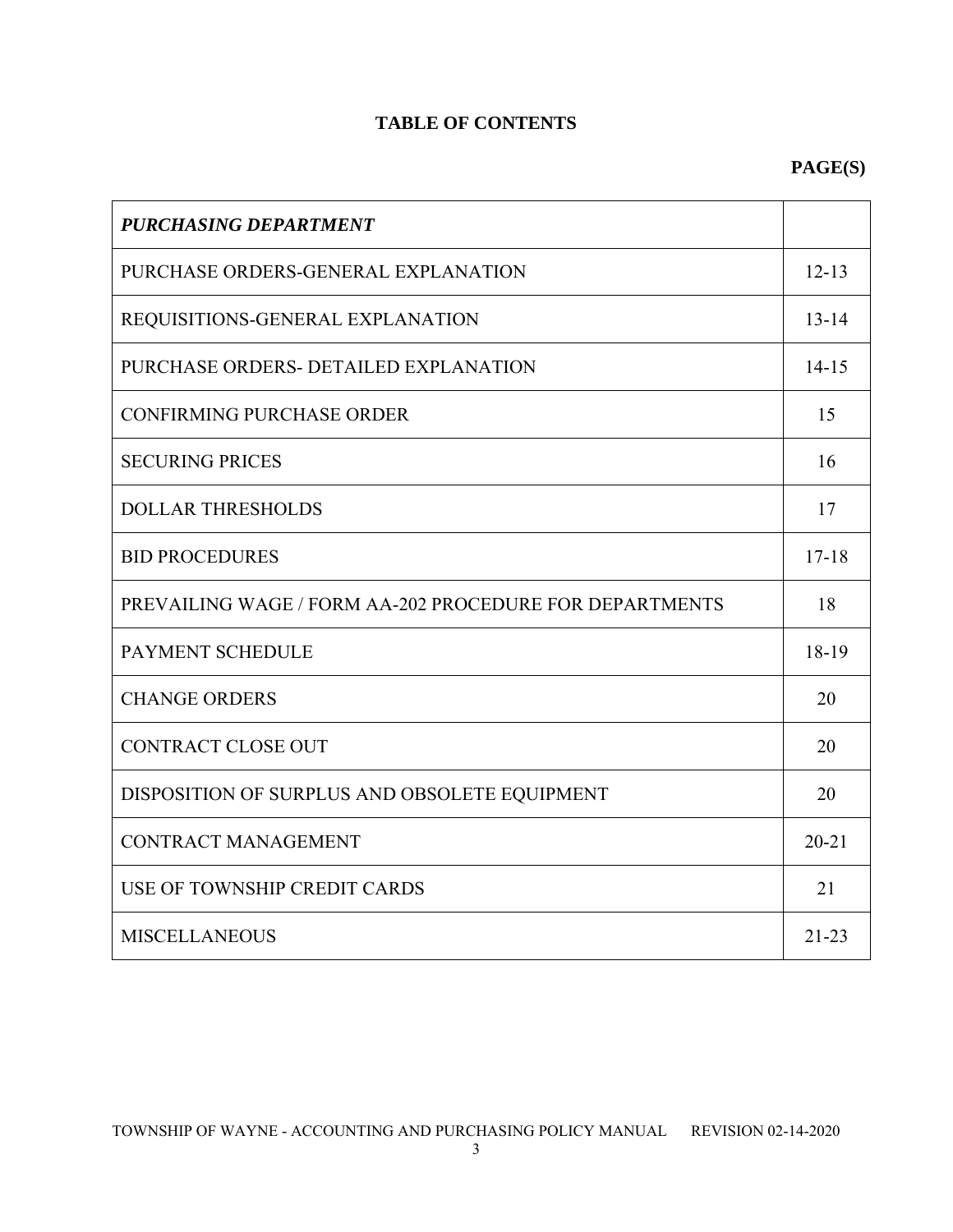#### **WHAT'S NEW?**

## **PAYMENT SCHEDULE, Page 19**

*Summary of Changes:*  Prompt Payment deadlines for goods and services.

#### **CONFIRMING PURCHASE ORDER, Page 16**

*Summary of Changes:*  Addition for clarification purposes.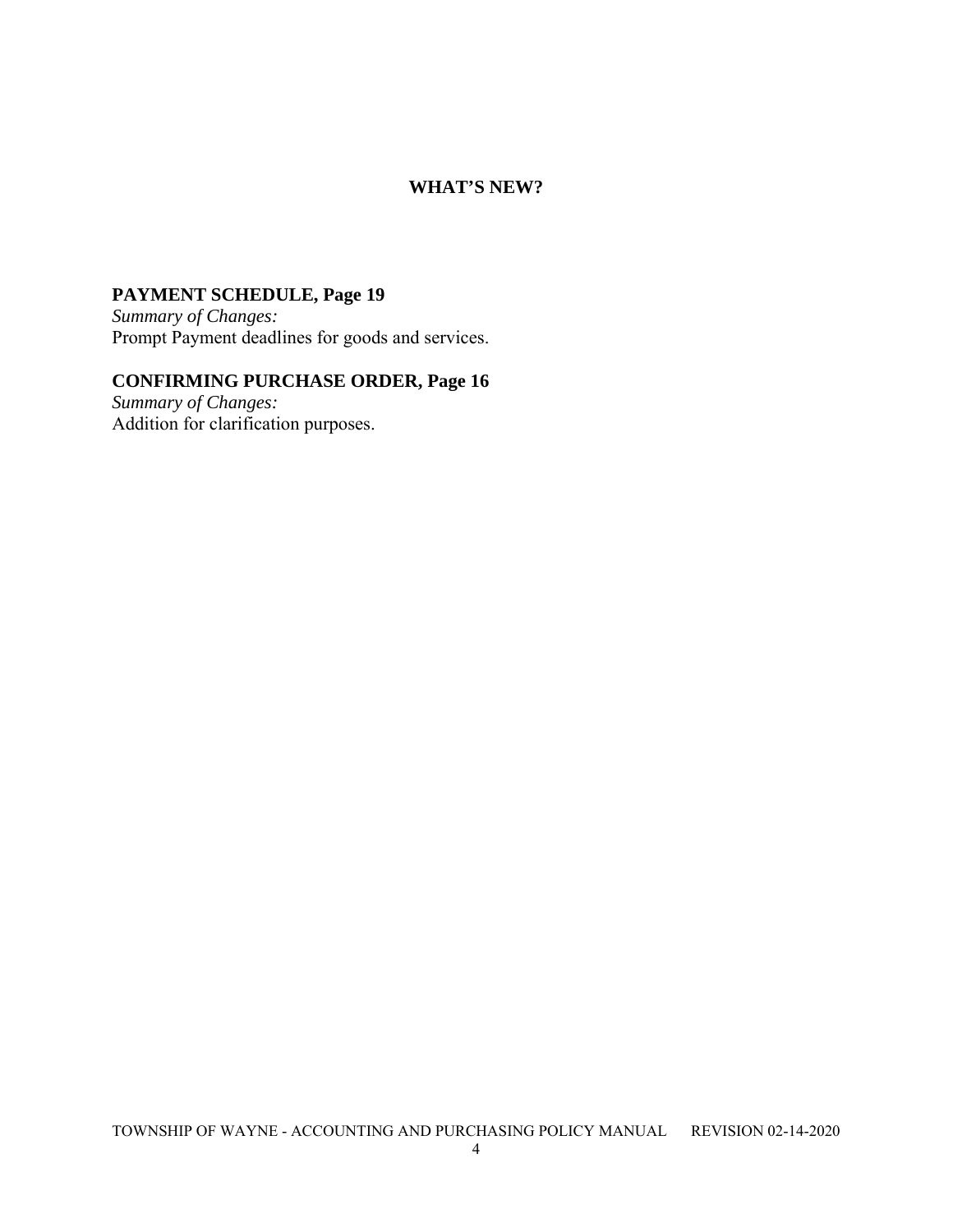#### **INTRODUCTION**

This Accounting and Purchasing Policy Manual (APM) has been developed for the benefit of Township Staff and is a recapitulation of current financial, purchasing, and general policies and practices. The APM will be reviewed and updated twice a year or as needed throughout the year.

# *TREASURY DEPARTMENT*

#### **BUDGET PROCESS**

The formation of the municipal budget is an iterative process. Even after adoption by the Township Council, Staff should continue to look for new and innovative methods to provide services or perform functions more efficiently in an effort to be as fiscally responsible as possible. Additionally each budget is prepared with future budgets in mind. In other words, the Township never adopts a budget with only that fiscal year in mind but instead always has a multiple-year horizon. This precludes the use of budget gimmicks or "one time shots" that, although helpful in the short term, can possibly have severe long-term consequences.

The budget process, which begins each September, is comprised of various steps that culminate in the adoption of the budget in the spring of the following year. Staff should analyze each budget from dollar one. That is, they should start from zero, review and justify all budget requests. Just because an item was funded in a current or prior budget does not mean that it will be funded in the following year's budget. It is strongly recommended that all budget submissions be at or below prior year requests and the need for any increases MUST be justified. Department/Division Heads are responsible for O&E detail sheets. Treasury Department (Treasury) is responsible for Personnel sheets. Additionally, each Department as appropriate must submit a six-year capital budget plan that outlines the need for capital equipment/projects. It is important to note that just because an item appears on the capital budget does not mean it will automatically be funded without any further action of the Department head. A request for a bond ordinance MUST come from the Department and at that time the need for that ordinance will be reviewed by the Business Administrator (BA).

The below steps are to be followed during the budget process. Compliance dates will be disseminated to Department Heads each September. It is important to note that formal action deadlines such as introduction of the budget are mandated by the State of New Jersey and are subject to change.

Step One – The BA will review budget policies and procedures with Department Heads at one of the two September post-Council staff meetings. If necessary, a separate meeting will be scheduled.

Step Two – Department Heads will meet with the Chief Financial Officer (CFO) to finalize current year issues.

Step Three – Department Heads shall submit salary and wage requested changes and adjustments to the CFO.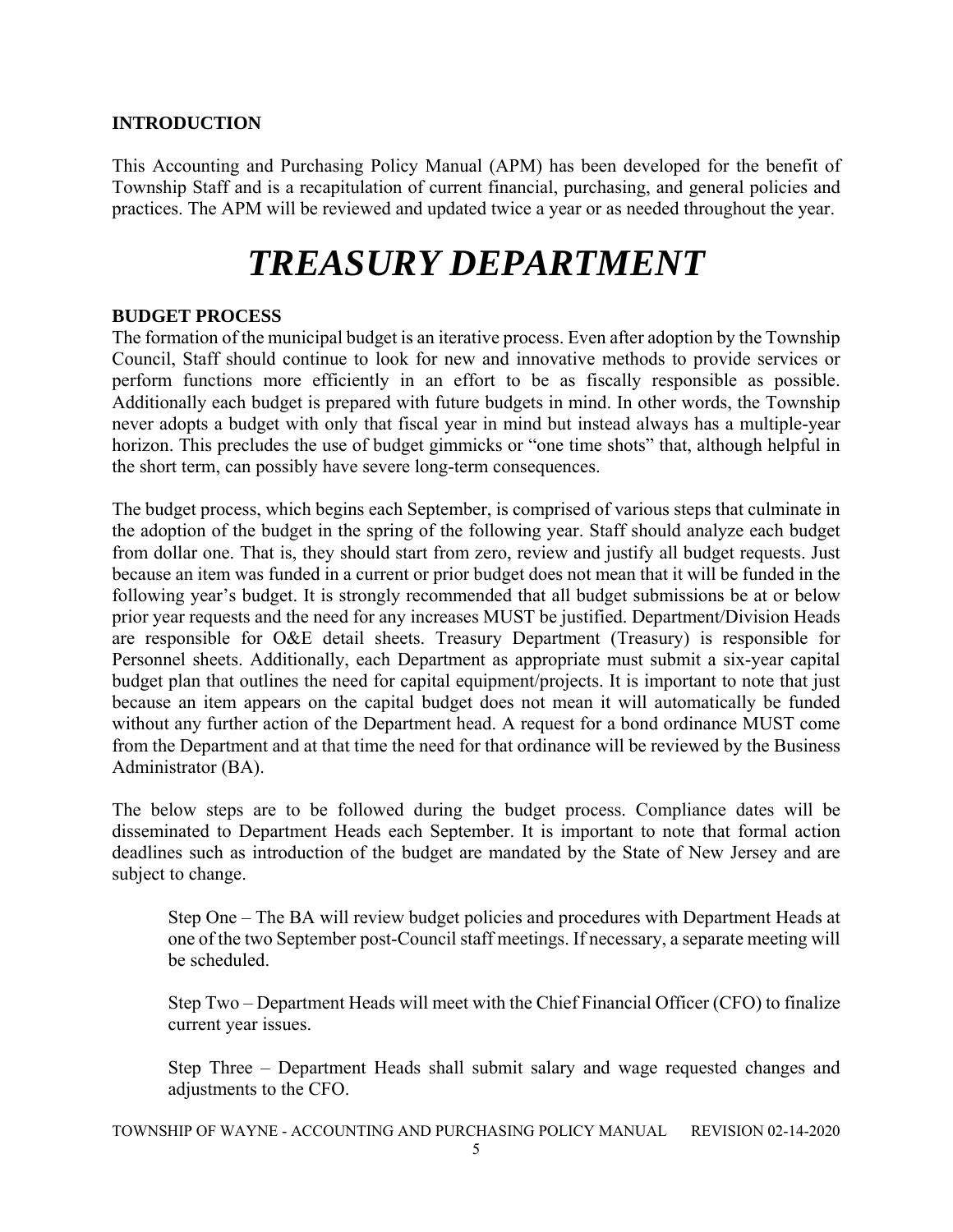Step Four – Department Heads shall submit proposed budget detail sheets for each budgetary account in their respective budgets. The budget detail sheets MUST be submitted electronically on the template provided by Treasury. ALL FINAL DETAIL SHEETS MUST BE SUBMITTED AT THE CONCLUSION OF THIS STEP.

Step Five – The Mayor and/or BA shall conduct a public hearing on the expenditure portion of the budget.

Step Six – The BA and CFO shall conduct internal meetings, as necessary, with staff. ALL detail sheets will be reviewed and adjusted as necessary and the final sheets shall be provided to Department Heads.

Step Seven -The BA and CFO shall present and review the budget with the Mayor.

Step Eight –The Township Council adopts a temporary budget that will stay in effect until the final budget has been adopted by the Council.

Step Nine – Budget Introduction by the Council

Step Ten – Review of the budget with a Council Budget Committee or Council Committee of the Whole.

Step Eleven – There shall be a Budget Workshop at which time Department Heads will make brief presentations. This step may be combined with Step Ten.

Step Twelve – Public Hearing.

Step Thirteen – Budget Adoption.

#### **FUND BALANCE POLICY**

Purpose: The purpose of this Surplus Policy is to

- 1. Establish a target range that Wayne desires to maintain its Current Fund Balance within.
- 2. Establish procedures for managing and monitoring Wayne's fund balance to ensure that the level remains within the targeted range.
	- a. Target Range: Wayne shall endeavor to maintain its Current Fund Balance within a range such that available Fund Balance is 5% to 10% of anticipated revenues.
	- b. Procedures for managing Targeted Fund Balance.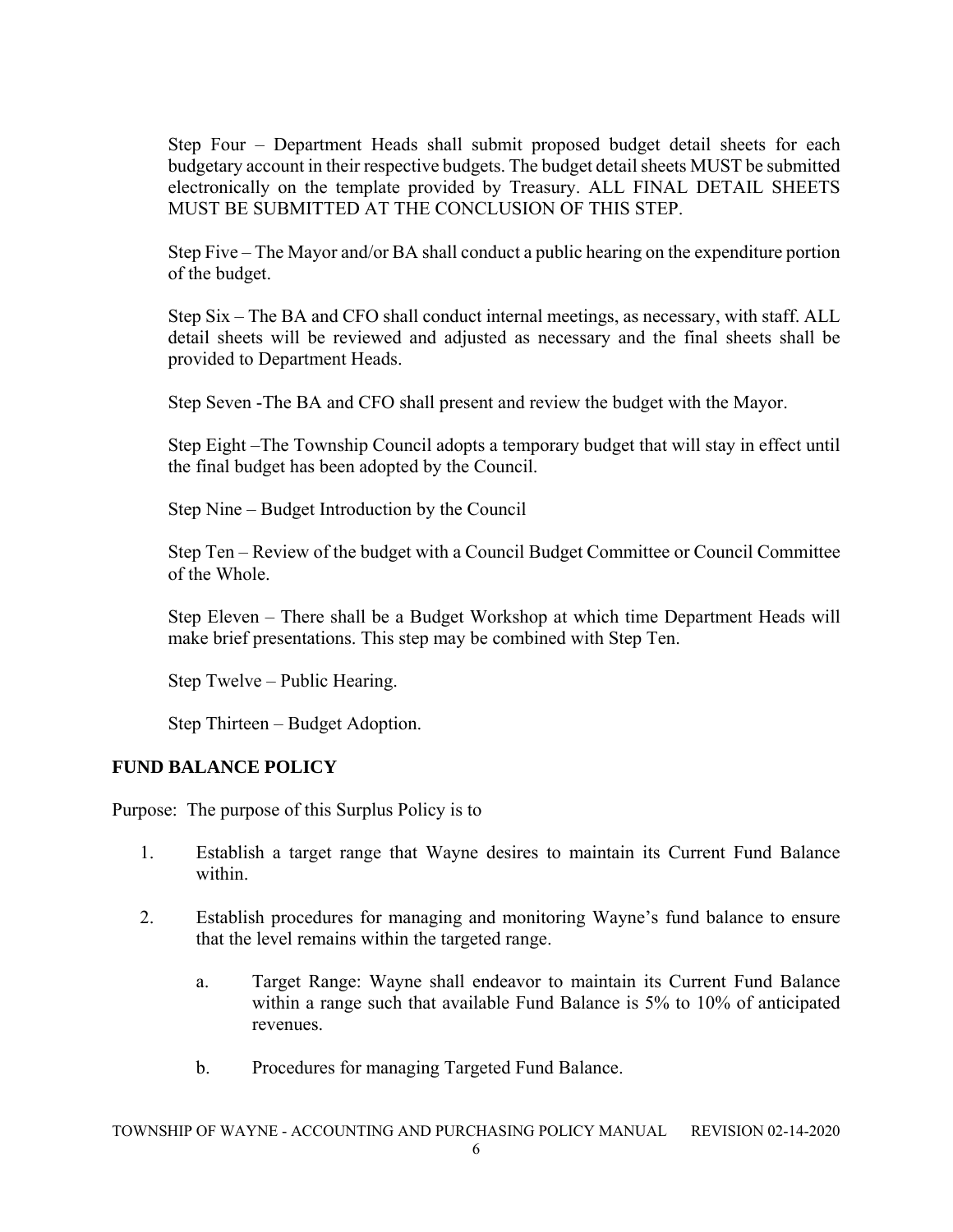- i. Wayne will establish its annual budget so that projected Available Fund Balance at the end of the fiscal year is within the Target Range.
- ii. Wayne will utilize its best estimate of actual Fund Balance at the beginning of the fiscal year and its best estimate of all revenues and expenses for the budget to project ending Fund Balance.
- iii. The Fund Balance projection will be presented to the Council for review as part of the budget presentation.

#### **PAYROLL**

The Township has instituted a Personnel/Payroll Accounting System (Kronos) which is utilized to keep track of hours worked, vacation, sick time, etc. All Departments are responsible for inputting the necessary data. All Department Heads or designees MUST reconcile all time and attendance information on the Wednesday of the week preceding the pay week. This section will be updated as the Kronos project progresses. However, Kronos should be reviewed on a daily basis records are all up to date and any necessary comments made or actions taken. No new or returning seasonal employee is to start work PRIOR to a Status Form being processed (signed by all parties and input into Kronos). NO EXCEPTIONS.

#### **PAYROLL OVERTIME**

ALL scheduled/non-emergent overtime MUST be approved by the BA PRIOR to the overtime being worked.

#### **FULL TIME EMPLOYEES**

The Township has a longstanding policy and practice of paying employees every two weeks on a Friday. In 2020 like most years, this works out to twenty-six (26) pay-periods. Therefore, each paycheck will be one, twenty-sixth (1/26th) of an employees annualized regular 2020 salary.

Please note that your last paycheck of 2020 will be on THURSDAY December 24, 2020 at which time all regular pay for 2020 will have been paid. So, as long as employees work the entire year, the entire year's pay is received and the employee will not owe the Township. But, should an employee abruptly leave employment during the year, for any reason, it is possible they will owe the Township for overpayment.

The first and second paychecks of 2020 will include overtime and adjustments from 2019. These adjustments/overtime will be included in your 2019 earnings and will be shown on the 2020 W-2. All other paychecks received in 2020 will contain only 2020 wages earned.

Employees leaving for any reason except retirement (see below) are required to give a minimum of two weeks' notice or they may be responsible to reimburse the Township for any overpayment or work beyond a payday to earn the overpayment, thereby eliminating the need for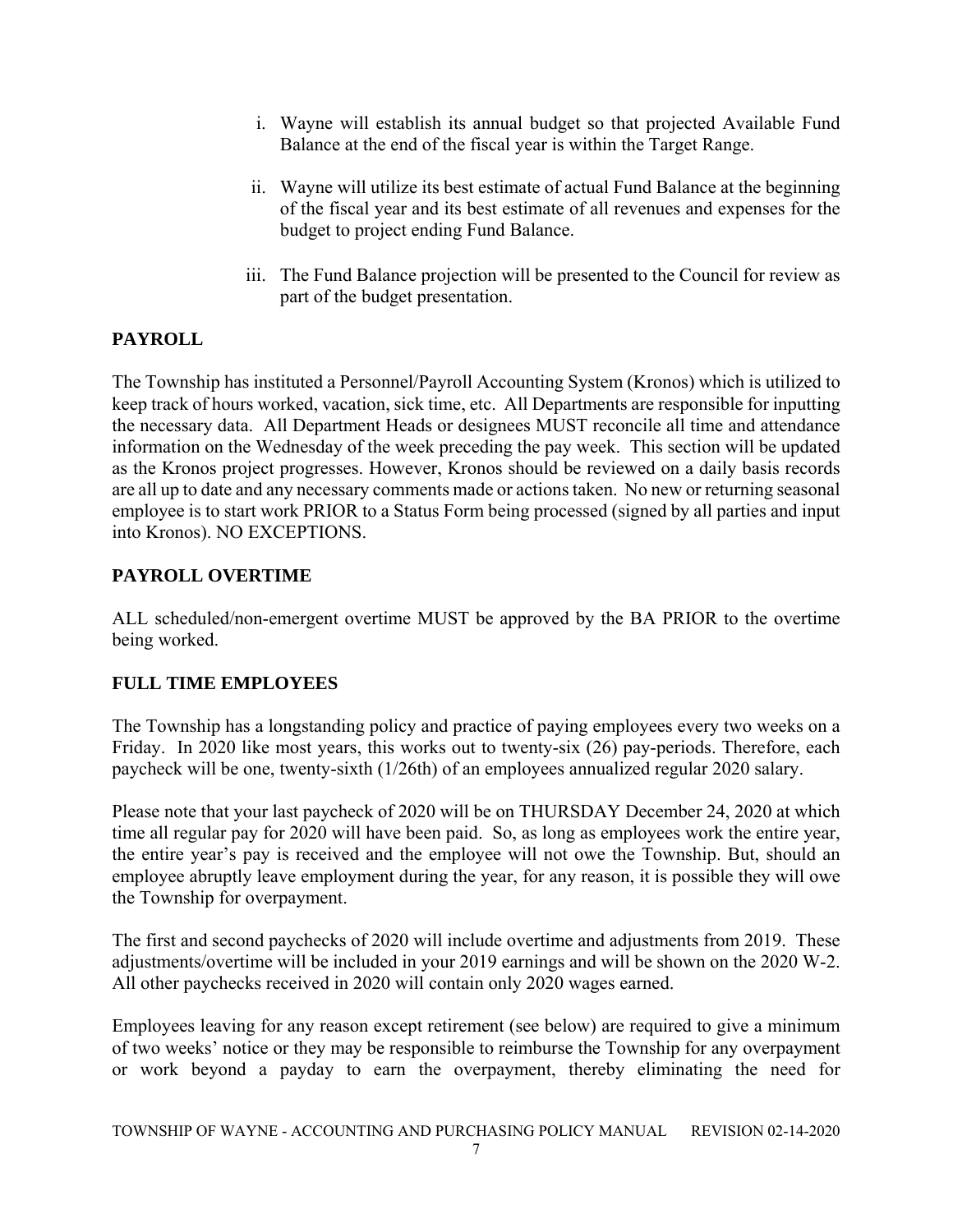reimbursement. The Township has never withheld or held back any pay from newly hired employees as some other employers do.

Any employee planning on retiring must give the Township a minimum six week notice. This will allow the Township and employee to verify banked time, and work out the employee's final working day and use of banked time to eliminate any unnecessary overpayment issue. Advance notice will benefit the employee.

An official last working day can only be set and approved, by the Director of HR or the CFO. Should any employee believe they were paid improperly, or have questions concerning; schedule, hours worked (OT or regular) they should first see their supervisor. If after discussing same with their supervisor, there is still an issue or questions to be addressed, then the problem should be brought to HR or Treasury.

#### **DEPOSITS**

Per state law all Departments that collect checks/cash from the public MUST submit these receipts to Treasury by the end of each business day as these funds MUST be deposited within forty-eight hours of receipt. NO EXCEPTIONS.

#### **SEMINAR AND CONFERENCE EXPENSES**

Every January the CFO shall disseminate an updated Seminar and Conference Expense Policy. Contained within this policy are the rates of reimbursement for breakfast, lunch and dinner as well as the mileage for the use of personal vehicles (please note that personal vehicles SHALL only be used with PRIOR approval of the employee's Department Head). Additionally, please note the following:

- 1. The employee MUST receive a separate, detailed receipt from and prepared by the restaurant for EACH and EVERY meal that shows the cost of the meal and tip. There will be NO reimbursement WITHOUT THE ORIGINAL receipt. A receipt that only shows a lump sum amount is NOT acceptable.
- 2. Reimbursements are for the employee ONLY.
- 3. The Township does NOT reimburse for alcoholic beverages.
- 4. If an employee purchases gasoline while out of Wayne, he/she MUST submit an ORIGINAL receipt in order to get reimbursed. Receipts will be needed for reimbursements of tolls as well. If EZ Pass is used, a copy of the EZ Pass Statement is an acceptable form of receipt.
- 5. Any reimbursement for conventions/meetings/seminars must be submitted to the Purchasing Department (Purchasing) and paid in the same year that those expenses were incurred. For example, if an employee attends a seminar in April of 2020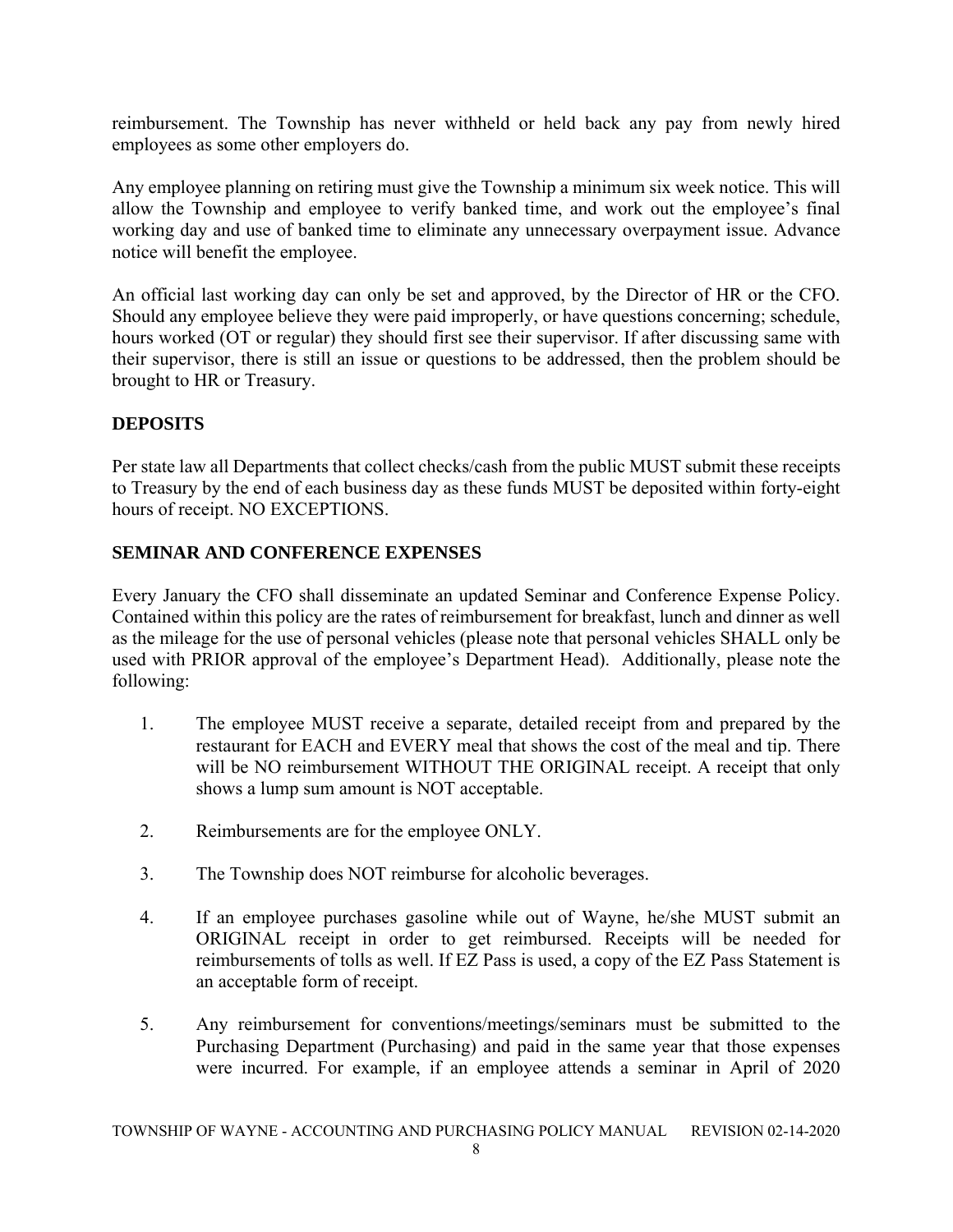reimbursement for that expense must be requested and paid in 2020. If this request is made in 2021 it will be denied. NO EXCEPTIONS.

- 6. Reimbursable mileage for travel to and from seminars and conferences will be calculated as follows;
	- a. Leave from and return to your residence total mileage to and from the seminar/conference LESS total mileage to and from your residence to the municipal building. Please submit printout from MapQuest or other website indicating to/from mileage with the reimbursement request.
	- b. Leave from and return to the municipal building total mileage from the municipal building to the seminar/conference and from the seminar/conference to the municipal building. Please submit printout from MapQuest or other website indicating to/from mileage with the reimbursement request.
	- c. The Township does not pay for hotel or travel expenses (air, train) should someone attend a seminar/convention that requires an overnight stay and/or out of state travel. The Township will pay for the registration fee and gas and meals in accordance with the above policy. Any requisitions for travel expenses (air, train, etc.) and hotels will be returned.

#### **MISCELLANEOUS**

ALL open Purchase Orders (PO) utilizing fiscal accounts (starting with the year) MUST be canceled by the end of the year unless permission has been received from the CFO or BA. However, under no circumstances will POs remain open past March 1 of the following year. End of year encumbrances for dollar amounts beyond what can reasonably be expended by December 31 will NOT be accepted without prior approval of the BA or CFO.

All prior year POs WILL be cancelled by the CFO March 1 of each year. This does not include POs that are written against a bond ordinance or Trust accounts for on-going projects.

A prior year PO CANNOT be used in the current year unless that item/service was purchased/performed in the prior year. Example: If I order a widget from Home Depot in 2020 I CANNOT use a 2019 Home Depot encumbering PO to pay for that widget. I MUST issue a NEW PO prior to that widget being ordered. If the widget was ordered in November 2019 but was not delivered until February 2020 I can use a 2019 encumbering PO to pay for that item. The exception to this is an ongoing project which is funded by a bond/capital ordinance. If you are not sure whether or not a PO should still be used Treasury or Purchasing should be asked PRIOR to any purchase being made.

#### **PETTY CASH POLICY**

There are only two petty cash funds approved for the Township of Wayne, one for the Library and one for Town Hall, located in the Revenue Department. Petty cash funds can only be used for the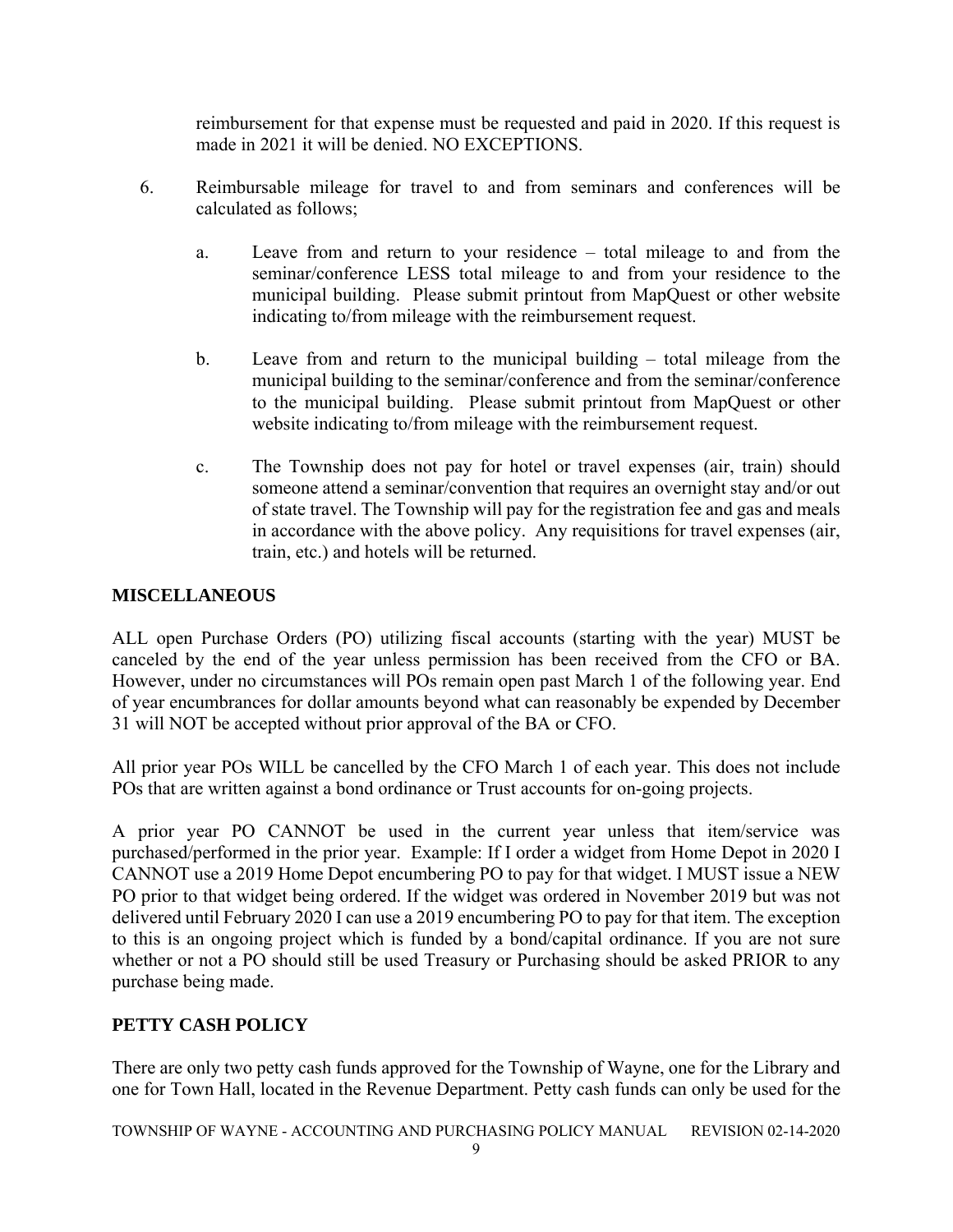payment of incidental expenses, mileage, tolls, parking etc. and are not repetitive in nature. Funds shall not be used to circumvent the purchasing procedures of the township. A petty cash expenditure is an expenditure not exceeding \$25.00. Petty Cash shall not be used to reimburse meals for any reason. Meals must be reimbursed through POs.

Procedures:

- 1. A petty cash reimbursement request must be completed by the requester (see below for a copy of the request form).
- 2. The request must be approved and signed by the requester's Department Head.
- 3. All petty cash requests must be supported by an original itemized receipt, credit card statement, or EZ-pass bill.
- 1. Petty cash requests must also be signed by the CFO, Assistant Finance Director, or the Deputy Treasurer before being submitted for reimbursement.
- 4. The person receiving the cash much sign the request form at the time of receipt.
- 5. All replenishment requests shall be done by PO with supporting original receipts attached.
- 6. Checks to replenish petty cash shall be made out to the custodian of the petty cash fund.
- 7. Periodic reconciliations of petty cash must be performed.
- 8. All petty cash funds shall be closed out before December 31st of each year.
- 9. All approved funds shall be reestablished at the first council meeting the following January.

| No                |                                                     |
|-------------------|-----------------------------------------------------|
|                   | DESCRIPTION OF TEM ASERVICE PURCHASED ALL ENDS TAMP |
|                   |                                                     |
|                   |                                                     |
|                   |                                                     |
|                   |                                                     |
|                   |                                                     |
|                   |                                                     |
| CHARGE TO ACCOUNT | <b>TOTAL</b>                                        |
|                   |                                                     |
| <b>RECEVED BY</b> | APPROVED BY                                         |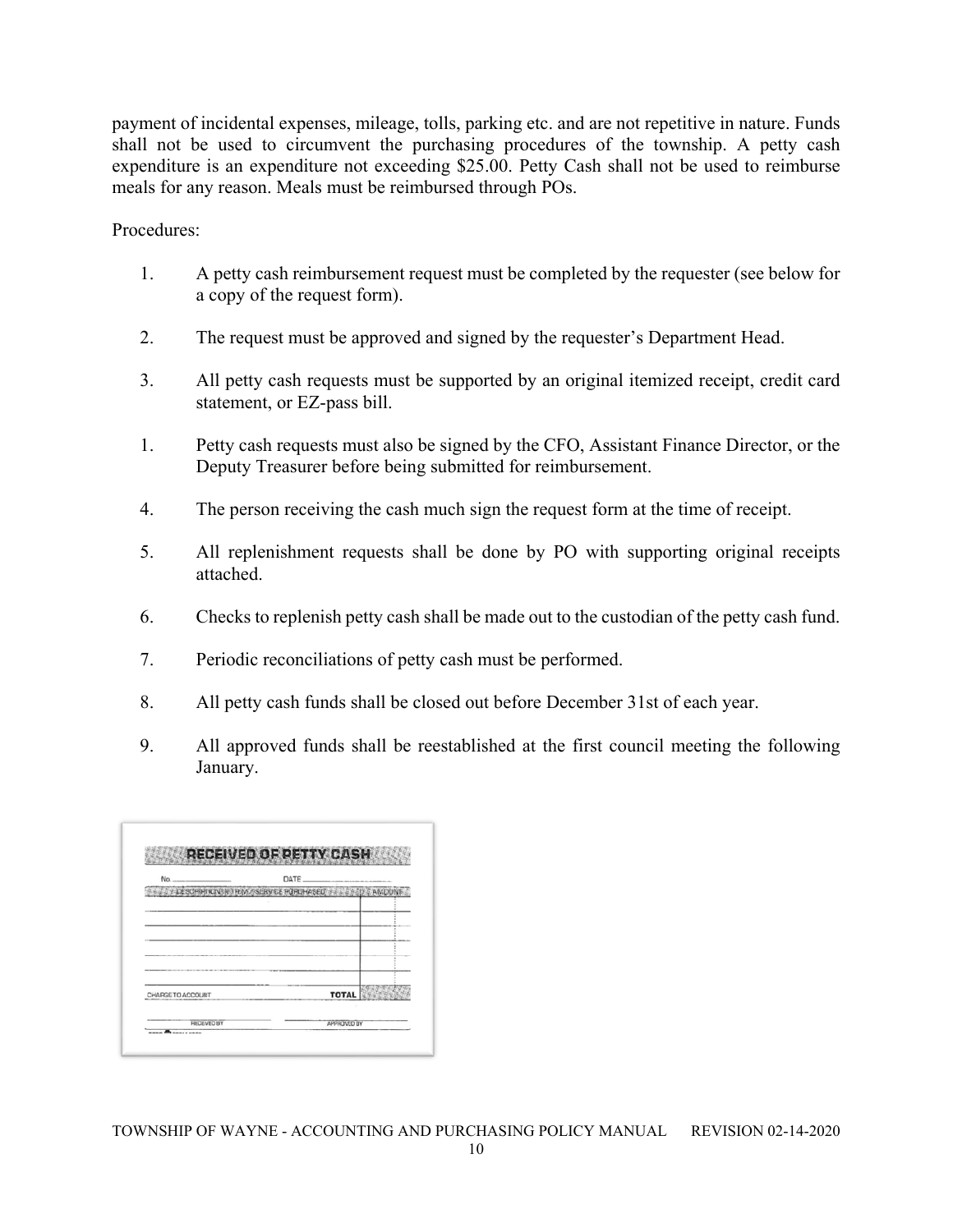#### **BUDGET TRANSFERS**

Budget transfers (from salary to O&E or from Department to Department) are not allowed prior to November 1 of each year. All transfer requests must be submitted to the BA. Once the BA has approved this request it will be presented to the Township Council at a future Council Meeting. Please note that ALL budget transfers must be approved by Council resolution PRIOR to being finalized.

#### **FIXED ASSETS**

Fixed assets are any tangible item such as equipment, vehicles, building improvements/additions and land acquisitions that have an original purchase price of \$5,000 or more, not including labor, tax or transportation costs and have a useful life of at least five years. An excel spreadsheet has been prepared by the Finance Department and should be updated whenever a fixed asset has been purchased and an invoice has been obtained. Please contact Treasury to obtain a spreadsheet. Please keep a copy of the original invoice attached to the fixed asset spread sheet. All items that can be tagged with a township tag shall be. If you cannot tag an item a serial, VIN or model number that is visible on the asset will need to be supplied on the fixed asset listing. To obtain fixed asset tags please make your request to Treasury and they will supply a pre-assigned set of tags to you. If you have any question on what constitutes a fixed asset please contact the CFO to discuss. The Finance Department will be collecting these fixed asset sheets along with the invoices attached in November of each year in order for the items to be added to the Edmunds system prior to the end of the year. Please use the attached spreadsheet.

#### **MONTHLY REVENUE REPORTS**

Where applicable, Departments MUST submit monthly revenue reports to Treasury by no later than the 10th of the following month. NO EXCEPTIONS.

#### **USE OF CREDIT CARDS**

The Township allows the public to use credit cards for certain activities such as joining the pool or lake, swim lessons, and Violations. Those Departments currently utilizing credit cards have been given prior permission. This program may be expanded at some later date.

#### **TAX APPEAL NOTIFICATIONS**

The Tax Assessor shall notify the Mayor, BA, Chief Financial Officer, and Council of all pending tax appeals no later than December 1 of each year. This notification can be made via email.

#### **POLICY REGARDING ANNUAL REVIEW OF ALL AGREEMENTS FOR PAYMENTS IN LIEU OF TAXES (PILOTs)**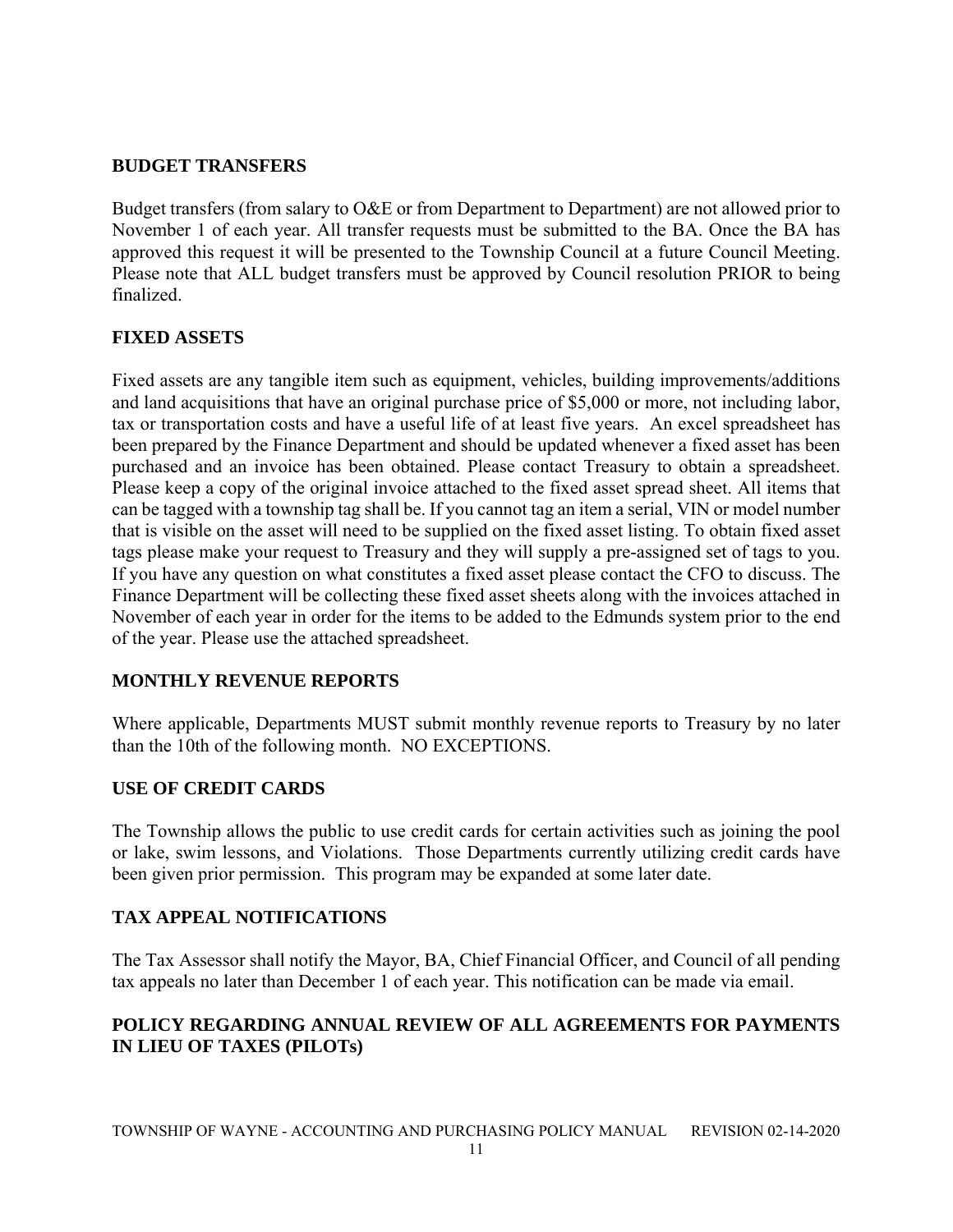An annual review of Wayne Township's Pilot agreements shall be performed by the Chief Financial Officer to ensure compliance with the terms of each PILOT agreement including, but not limited to, timely payment and reporting. Annual reports shall be forwarded to the BA for review.

# *PURCHASING DEPARTMENT*

Below is an outline of the Purchasing procedures that are currently in place and must be followed in order for the needs of the using Department to be met. Purchasing policies/procedures/laws MUST be adhered to at all times regardless of whether funding is coming from the federal government, state government, county government, a grant, or the Township of Wayne. If you have any questions please call Purchasing prior to taking an action. IT IS MUCH EASIER TO CORRECT A PROBLEM BEFORE IT OCCURS THEN IT IS AFTER IT OCCURS.

## **PURCHASE ORDERS-GENERAL EXPLANATION**

Goods and services are not to be ordered or in any way be committed to without the existence of a valid PO. Any goods or services ordered without an encumbering PO absent a genuine emergency (lack of proper planning does not constitute an emergency) are confirming orders and confirming orders are illegal and, therefore, are not acceptable. During an emergency it may be necessary to make a commitment without a PO. In such event, the Director of Purchasing, or in her absence the BA, MUST be notified PRIOR to the order being placed. The following examples should help in understanding the encumbering process:

- An employee may need to purchase an unknown quantity of various items from a hardware store. Since we do not know how many items will be purchased a blanket PO to that vendor must be prepared PRIOR to the first purchase being made and when that encumbrance has been exhausted another blanket PO should be prepared if necessary. Going to the store, buying something and then preparing a PO (unless there is an emergency in which case PRIOR approval MUST be obtained from the Director of Purchasing, or in her absence the BA), is NOT acceptable.
- An employee utilizes a lawn service to cut grass at abandoned houses. Since we do not know how many lawns will be cut, a blanket PO MUST be prepared PRIOR to the first lawn being cut and when that encumbrance has been exhausted another blanket PO should be prepared if necessary.
- An employee receives a subscription during the course of the year. A blanket PO must be prepared at the beginning of the year PRIOR to receiving that subscription.
- An employee has a yearly contract for a lease of property which is paid on a quarterly basis. A blanket PO must be prepared at the beginning of the year. This PO can be prepared on a quarterly basis as well.

During an emergency it may be necessary to make a commitment without a PO. An emergency contract is permitted when an emergency affecting the public health, safety, or welfare requires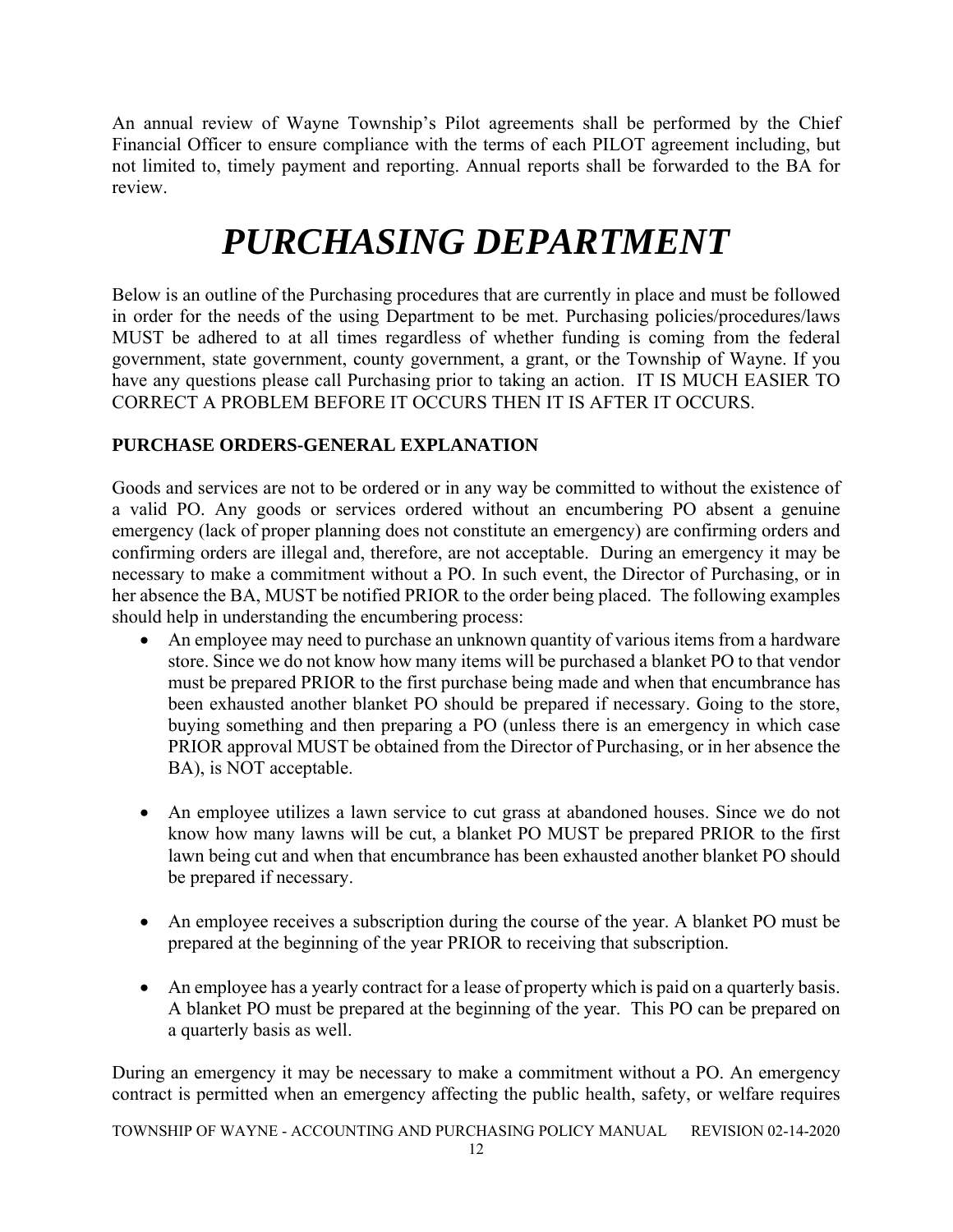the immediate delivery of goods or the performance of services. In such cases, the following procedures are required:

- The Department head or his/her designee, shall notify the Director of Purchasing of the need for the performance of a contract, the nature of the emergency, the time of its occurrence and the need for invoking this section. If the Director of Purchasing is satisfied that an emergency exists, that person shall be authorized to contract for such purposes as may be necessary to respond to the emergent needs.
- Such notification shall be reduced to writing and filed with the Director of Purchasing as soon as practicable.
- The contract(s) shall be of such limited duration as to meet only the immediate needs of the emergency.
- Under no circumstances shall the emergency purchasing procedure be used to enter into a multi-year contract.
- In the event that the Director of Purchasing is unavailable, then the BA shall be contacted for prior approvals.
- Again, if you have any questions, please ask before rather than after taking an action.

#### **REQUISITIONS-GENERAL EXPLANATION**

The Requisition is Purchasing's authority to initiate the procurement process. A complete and accurate description of the items to be purchased, quantity to be purchased, date of quote, date material is needed, where delivery is to be made, vendor information, and type of purchase MUST be entered on the Requisition. If Department is utilizing a bid, the bid expiration date must be noted on the Requisition. If information is missing, Purchasing will contact the Department. If the information cannot be updated at that time, the Requisition will be placed back on Open Status.

The Edmunds generated Requisition will be the only acceptable method to generate a PO.

Edmunds generated Requisitions will have no print-outs.

The Edmunds generated Requisition MUST be approved by the Department Head or his/her authorized representative in Edmunds. In the event that the Department Head will be absent for a lengthy period of time, an authorized representative must be set up in Edmunds. The Department Head must contact Treasury and Purchasing, in writing, to make them aware of the temporary replacement. If Department Head is absent and has not appointed an authorized representative, contact CFO for assistance.

The Department Head must sign and date the original quote. The Department Head must also write the full account number and indicate whether the items to be purchased are BID (if bid you must include the bid/contract number), NON-BID, STATE CONTRACT, CO-OP (delineating which one, along with the contract number) RESOLUTION, or QUOTE, on the original quote.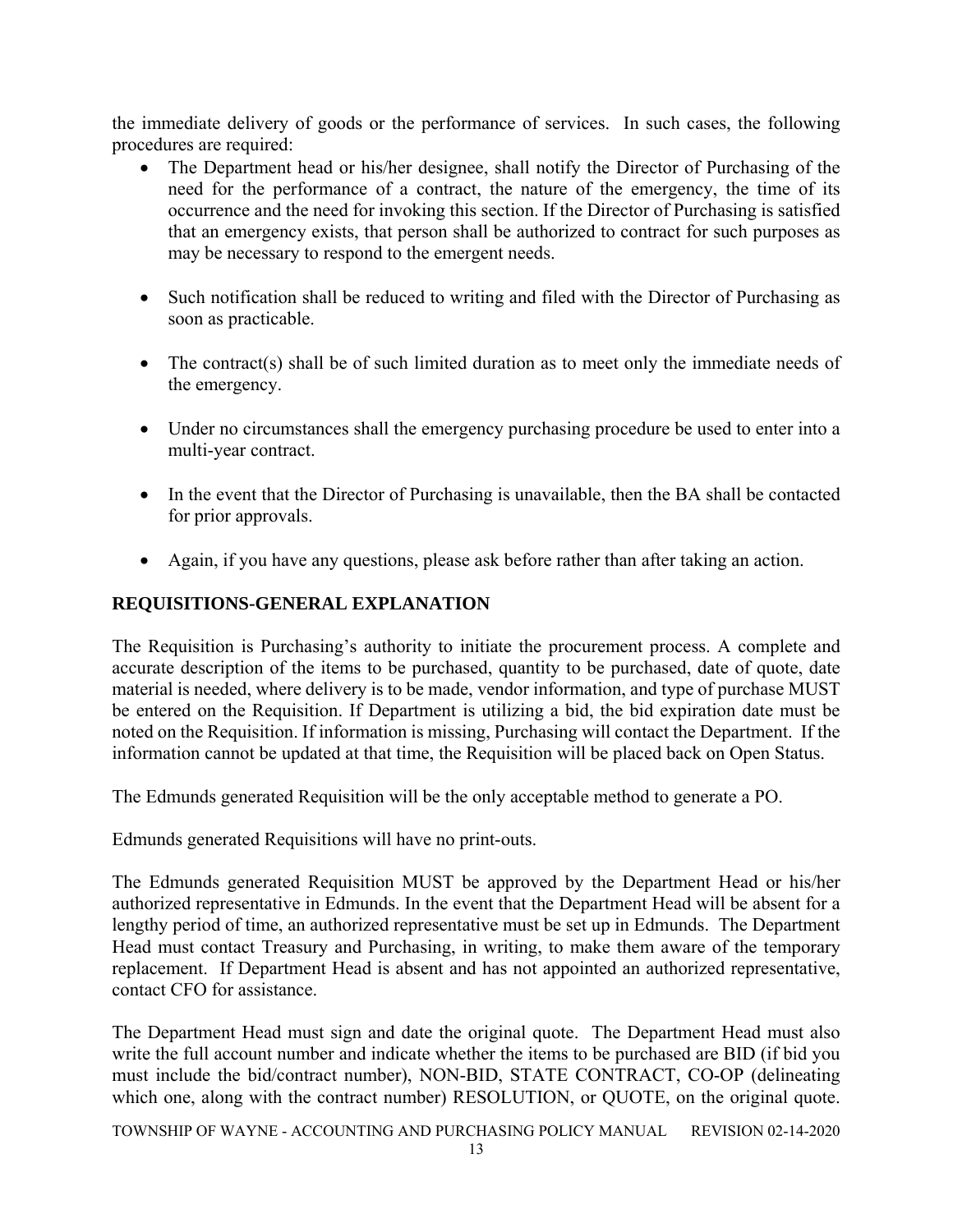The original quote with information provided by the Department Head must be scanned and attached to the Requisition in Edmunds. Purchasing shall amend the Requisition if deemed necessary to conform to Local Public Contracts Law. Backup MUST be attached in Edmunds for all non-blanket Requisitions. If information is missing, Purchasing will contact the Department. If the information cannot be updated at that time, the Requisition will be placed back on Open Status.

#### **PURCHASE ORDERS- DETAILED EXPLANATION**

A PO is prepared by Purchasing, utilizing the using Department's entered Requisition. POs are prepared through the Edmunds Accounting System. Once the Requisition is entered by the using Department, the Department Head or approved designee shall approve and review said Requisition in Edmunds. Purchasing shall then review and approve the Requisition. The Director of Purchasing shall review and approve the Requisition. Treasury shall review and approve the Requisition. The Requisition shall be then become a PO. All POs are digitally signed by the Director of Purchasing. In the absence of the Director of Purchasing, the BA or other designee may sign POs. After final approval of the PO, it is emailed/mailed to the vendor. The PO emailed/mailed to the vendor is the payment voucher which the vendor must sign and return via email/mail with an invoice in order to receive payment for services rendered.

POs MUST be on WHITE PAPER ONLY.

A color copy of PO will be sent by Purchasing to the appropriate Department.

All requisitions must be entered by 1:00 PM in order to be processed as a PO for the next business day.

The last day for POs in any calendar year will be determined by the Director of Purchasing or CFO but is usually around the end of December, so plan accordingly.

All prior year POs WILL be cancelled by the CFO March 1 of each year. This does not include POs that are written against a bond ordinance for an on-going project.

A prior year PO CANNOT be used in the current year unless that item/service was purchased/performed in the prior year. Example: If I order a widget from Home Depot in 2020 I CANNOT use a 2019 Home Depot encumbering PO to pay for that widget. I MUST issue a NEW PO prior to that widget being ordered. If the widget was ordered in November 2019 but was not delivered until February 2020, I can use the 2019 encumbering PO to pay for that item. The exception to this is an ongoing project which is funded by a bond/capital ordinance.

Blanket PO (previously referred to as Encumbrance):

• Blanket PO Release (Partial) "Do Not Mail" - If Department entered the words "Do Not Mail" on the Blanket Requisition, Purchasing shall not mail the PO. Department will receive a color copy of the PO from Purchasing. Department shall enter Release into system and send to appropriate vendor. White Release copy is emailed/mailed to the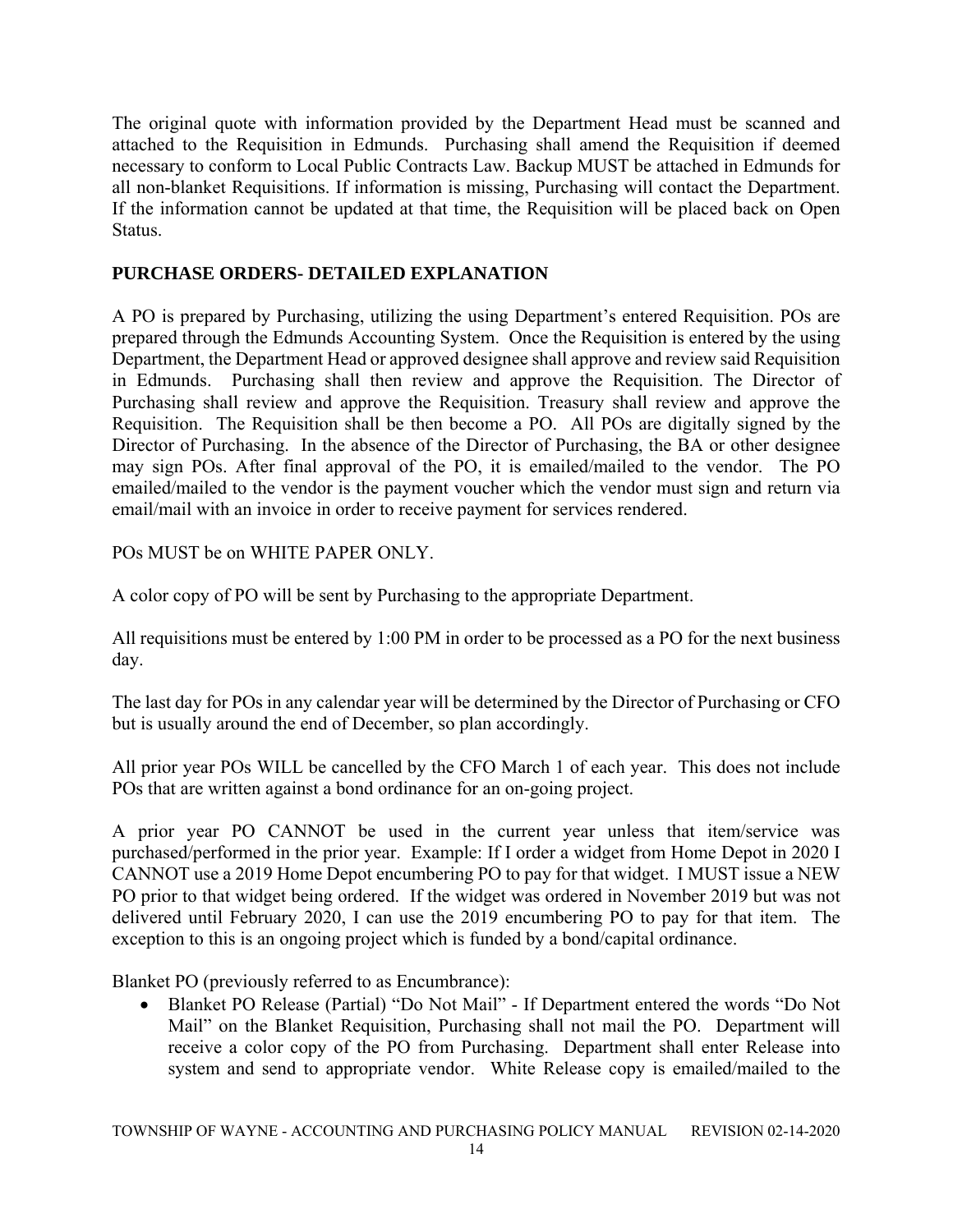vendor. The white copy is the payment voucher which the vendor must sign and return via email/mail to receive payment for services rendered.

 Blanket PO Release (Partial) - If Department entered no instructions on Blanket Requisition, Purchasing shall email/mail PO for vendor signature. Department will receive a color copy of the PO from Purchasing. When the signed white copy is returned to Department from the vendor, Department must send the signed copy to Purchasing, who will then send to Treasury for record keeping. Department shall enter Release into system. Department shall print Release, and write "Signature on File" in place of Vendor signature. If original signed copy is not on record with Purchasing and Treasury, Release shall be returned to Department.

PO Payment Procedures:

- Department shall enter Releases into system. Each Department is responsible for its Releases. All prices and costs on Invoices must match Department entries in Edmunds.
- Blanket PO Release "Do Not Mail": Release white copy is emailed/mailed to the vendor by the Department. The white copy is the payment voucher which the vendor must sign and return via email/mail to receive payment for services rendered.
- Blanket PO Release: Once signed white copy is filed with Purchasing and Treasury, Department shall print Release and write "Signature on File" in place of Vendor signature. If original signed copy is not on record with Purchasing and Treasury, PO shall be returned to Department.
- For all POs, the Department Head must inital and date the original invoice.
- All back up documents must be held by the using Department. Once the signed copy is returned from the vendor and signed by the Department Head, all back up documentation (quote, invoice, packing slip) MUST form the packet sent to Purchasing for approval.
- Invoices Numbers MUST BE entered in the "Notes" section of the PO in Edmunds by Department before the signed vouchers are sent to Purchasing.
- Multiple Invoices must be itemized as individual line items in Edmunds. Summaries are unacceptable (ex. "Various Building Supplies"). Multiple Invoices shall not be listed and manually added up in the "Notes" section.
- If information is missing or incorrect, the signed PO will be returned to using Department.

#### **CONFIRMING PURCHASE ORDER**

• In no case should goods or services (including construction) be purchased, without an approved PO. This shall be considered a confirming order. Confirming orders are unacceptable.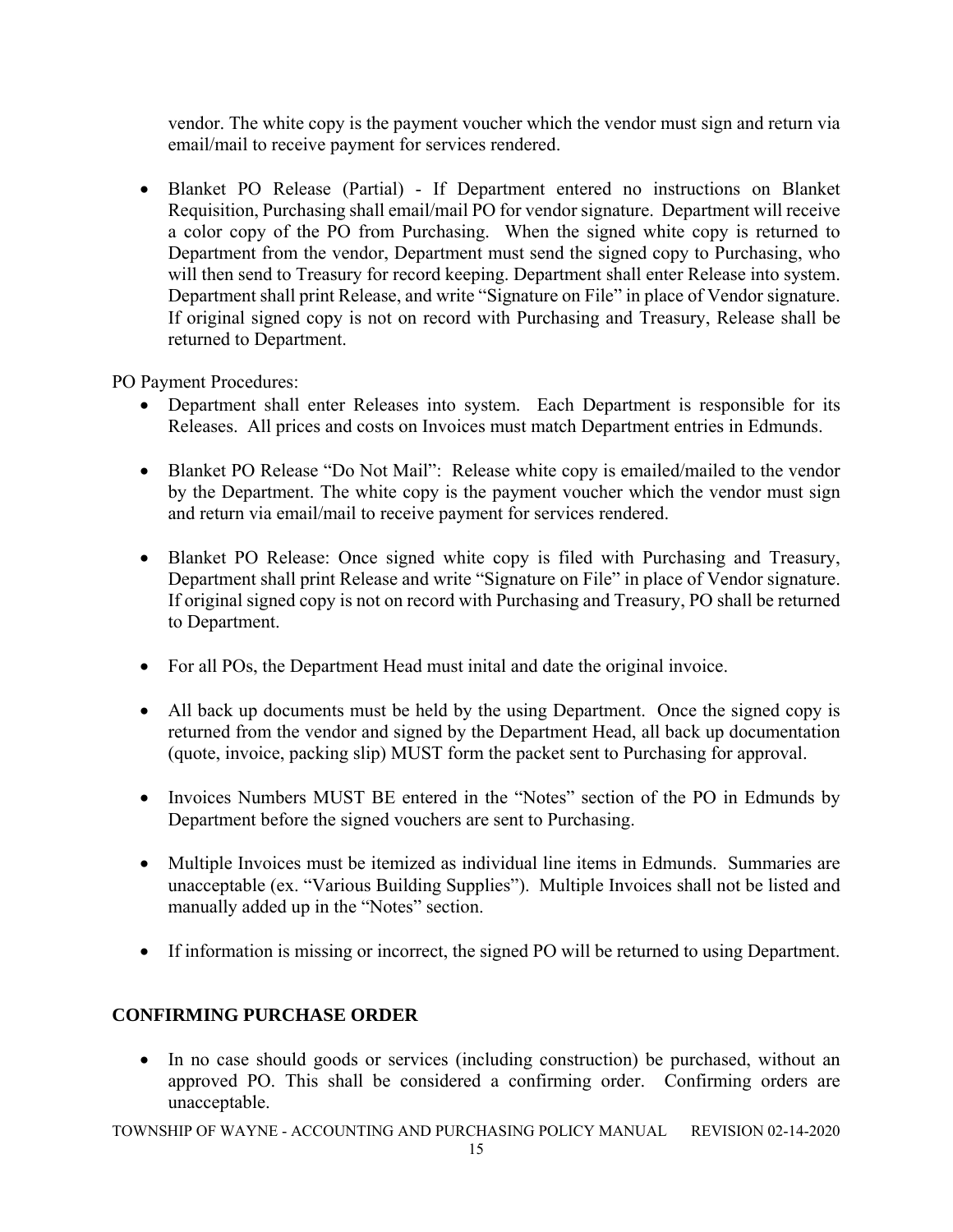- The Township shall not pay confirming orders. The Township is not obligated to pay for the purchase of goods and services without prior PO in place.
- The individual responsible for authorizing the purchase of goods and services without a PO in place shall assume full responsibility and/or liability for such confirming order.

#### **SECURING PRICES**

The securing of prices is the responsibility of the using Department.

The following methodologies may be utilized to obtain prices:

- Telephone/Email The greatest number of prices are obtained by the use of the telephone or email. Note: Obtaining a price from a vendor does not constitute a purchase and the successful vendor should be advised to wait for a PO before shipping any items. IN NO CASE SHOULD ANY GOODS OR SERVICES BE PURCHASED WITHOUT AN APPROVED PO.
- Quotation Request (purchases at \$6,000 or over) If you plan on spending \$6,000, or over, on one PO or \$6,000, or over, (in the aggregate) with any vendor during the calendar year, a written request should be sent to selected vendors describing the items needed. The vendor should respond via email or fax to your solicitation and these responses must be part of your backup. In time sensitive cases, quotes may be obtained by telephone. IN NO CASE SHOULD ANY GOODS OR SERVICES BE PURCHASED WITHOUT AN APPROVED PO.
- Cooperative Purchasing Contracts New Jersey State Contracts (administered by the New Jersey Division of Purchase and Property), the Bergen County Cooperative Purchasing and Pricing Systems, the Educational Services Commission of New Jersey Cooperative Contracts, the Morris County Cooperative Pricing Contracts, the North Jersey Wastewater Cooperative Contracts, the Passaic County Cooperative Contracts, the Somerset County Cooperative Contracts, and any Council approved Cooperatives are available for the purchase of many goods and services and should be utilized as much as possible (from time to time other cooperatives may be made available so please check with Purchasing). Purchases exceeding \$40,000 made under State Contracts or any co-op (in the aggregate) MUST have the Council's approval PRIOR to any goods or services being purchased. If you plan on spending over \$40,000 under a Cooperative Contract, you must contact Purchasing. IN NO CASE SHOULD ANY GOODS OR SERVICES BE PURCHASED WITHOUT AN APPROVED PO.
- Formal Bids (purchases over \$40,000) State Law requires that sealed bids be solicited when purchases exceed the bid threshold in the aggregate for a calendar year. If you plan on spending over \$40,000 (in the aggregate), you must contact the Director of Purchasing. IN NO CASE, SHOULD ANY GOODS OR SERVICES BE PURCHASED WITHOUT AN APPROVED PO.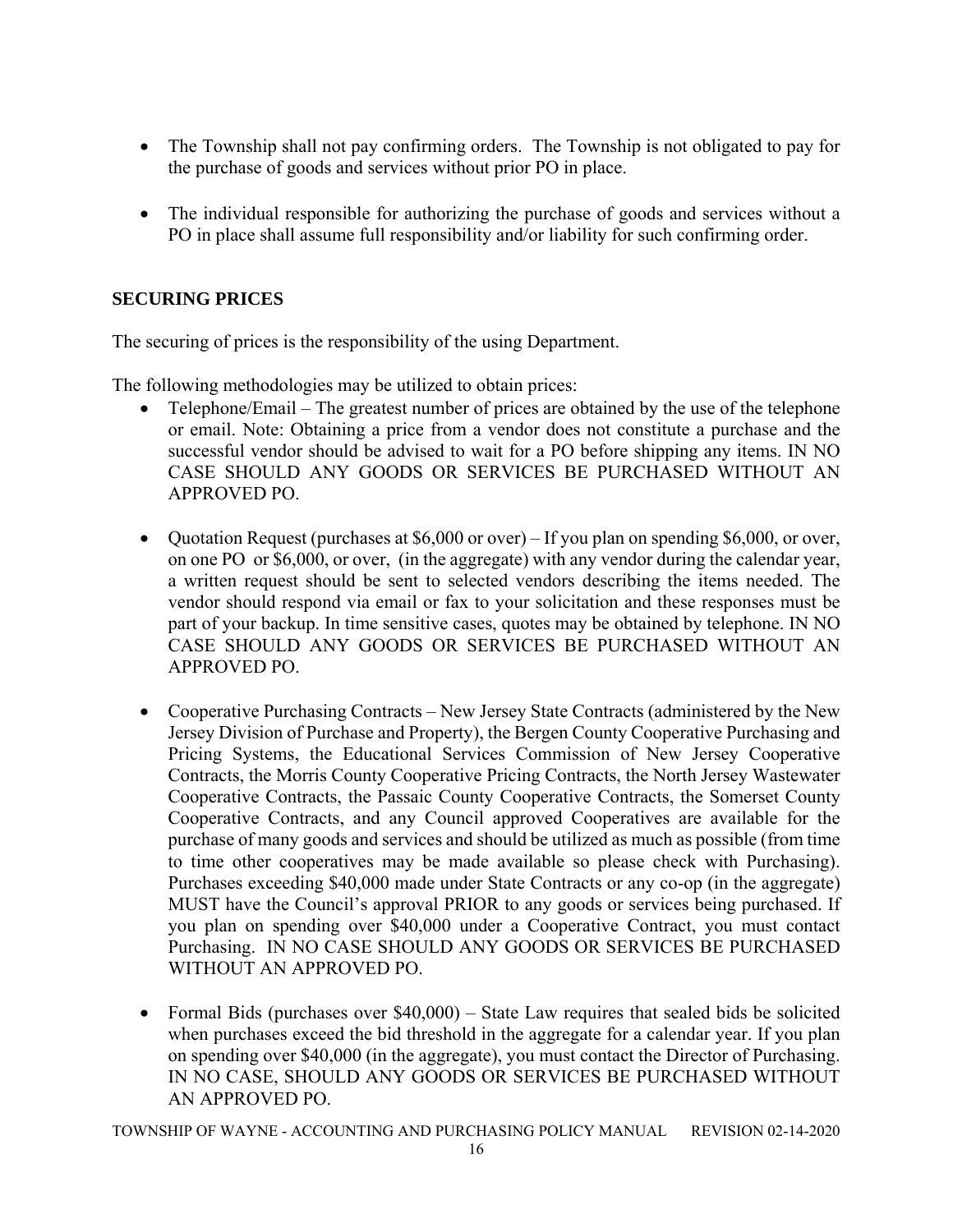#### **DOLLAR THRESHOLDS**

Under \$6,000 – These purchases are normally made by the using Department. Although not required, it is STRONGLY SUGGESTED that a minimum of three quotes be obtained even if the goods or services to be purchased are under the quote threshold. IN NO CASE SHOULD ANY GOODS OR SERVICES BE PURCHASED, OR CONSTRUCTION PROCEED, WITHOUT AN APPROVED PO.

\$6,000 to \$17,499 – These purchases REQUIRE three written quotes. If for some reason quotes cannot be obtained, a written explanation as to "why not" must accompany the requisition. In time sensitive cases, quotes may be obtained by telephone. IN NO CASE SHOULD ANY GOODS OR SERVICES BE PURCHASED, OR CONSTRUCTION PROCEED, WITHOUT AN APPROVED PO.

\$17,500 to \$39,999 – Any purchase \$17,500 or above REQUIRES a Council Resolution pursuant to the NJ Pay to Play Law (P2P). Other than for an emergency (lack of proper planning does not constitute an emergency), NO purchases for goods, services, or construction exceeding \$17,499 can be made without a PRIOR resolution of Council. At the beginning of each year a \$16,500 threshold is established for all vendors and this amount CANNOT be exceeded without the PRIOR approval of the Director of Purchasing, or in her absence the BA, unless authorized by a bid award. Once the \$16,500 threshold has been met the need for a resolution will be discussed with the using Department. P2P THRESHOLDS APPLY TO THE VENDOR AND NOT JUST TO A SPECIFIC PROJECT. REGARDLESS OF WHETHER OR NOT A VENDOR IS THE ONLY ONE ABLE TO SUPPLY GOODS/SERVICES/CONSTRUCTION A P2P RESOLUTION IS STILL REQUIRED PRIOR TO ANY PURCHASE BEING MADE. To begin the P2P process, you must contact the Director of Purchasing. P2P paperwork has strict guidelines. IN NO CASE SHOULD ANY GOODS OR SERVICES BE PURCHASED, OR CONSTRUCTION PROCEED, WITHOUT AN APPROVED PO.

\$40,000 and over – These purchases REQUIRE public bidding pursuant to the Local Public Contracts Law, N.J.S.A. 40A:11-1 et seq. A contract MUST be awarded by the Council before ANY commitment is made to a vendor. IN NO CASE SHOULD ANY GOODS OR SERVICES BE PURCHASED, OR CONSTRUCTION PROCEED, WITHOUT AN APPROVED PO.

#### **BID PROCEDURES**

After approval of the Director of Purchasing, and the assurance that funding is available, the Specifications Writer, with assistance from the using Department, prepares a set of specifications detailing the items or services required. Once the specifications have been finalized and approved by the using Department a legal notice is placed in the Township's official newspaper advising prospective bidders of the goods or services needed or construction to be performed. The notice instructs prospective bidders on how to obtain the bid documents, where and when to submit the bid, bid date, etc.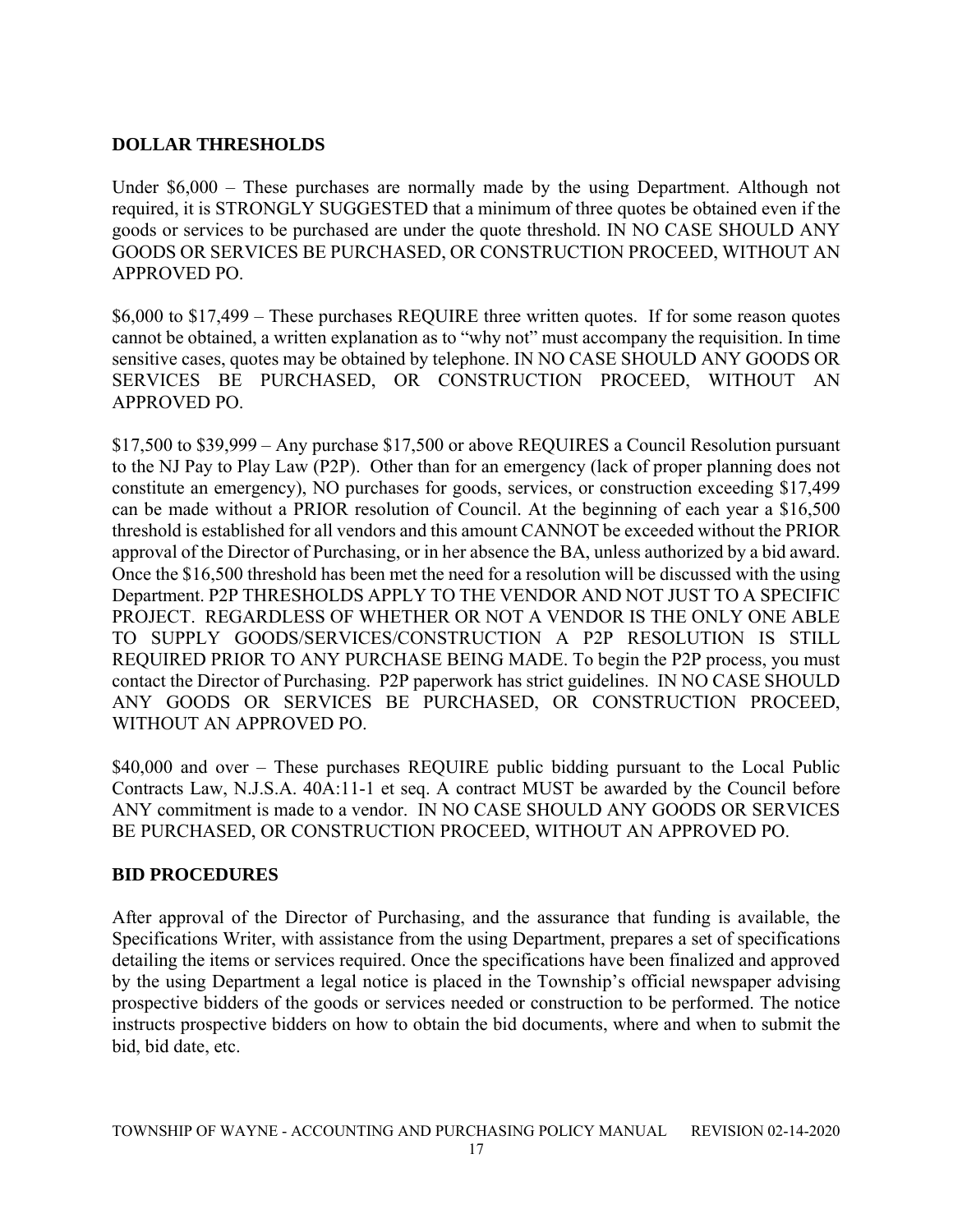Bids are normally opened by the Township Clerk in a public setting at 11:00 AM on Tuesday mornings unless otherwise noted in the public notice. A tabulation is prepared by the Specifications Writer in order to analyze the proposals received. This analysis is then forwarded to the using Department who shall submit a written recommendation to the BA (on letterhead), copying the Director of Purchasing and Specifications Writer, to award a contract to the lowest responsible and responsive bidder(s) or to reject the proposals received. The using Department's recommendation should include: account(s) to be used, total cost of contract, length of contract, and any additional information as appropriate. A final recommendation will be sent by the BA to the Council for their official action. After the bid is awarded Legal Department (Legal) shall prepare a contract to be sent to the vendor for signature.

Due to the amount of time it takes to review a bid package, we can no longer guarantee that bids opened on a Tuesday will be awarded at the following week's Council Meeting. Please plan your calendar accordingly.

Once the contract has been executed by all parties, POs may be issued against the contract. A PO for a contract awarded by the Township Council must be requested by the using Department as soon after the Council Meeting as is practical. Waiting months to request a PO is NOT acceptable.

In the event that the bids received are unsatisfactory or no bids are received, a re-bid for the item(s), service(s) is required. If, after two attempts, bids are still unsatisfactory or no bids have been submitted, the Township may negotiate with interested vendors. It should be noted that PRIOR authorization to negotiate MUST be obtained from the Council and Purchasing. It is illegal to negotiate PRIOR to receiving Council authorization to do so.

#### **PREVAILING WAGE / FORM AA-202 PROCEDURE FOR DEPARTMENTS**

(This procedure is for Public Works Projects\*)

The New Jersey Prevailing Wage Act (N.J.S.A. 34:11-56.25 et seq.) establishes a prevailing wage level for workers engaged in public works in order to safeguard the workers efficiency and general well-being, and to protect them as well as their employers from the effects of serious and unfair competition resulting from wage levels that are detrimental to the efficiency and well-being of all concerned.

Public works projects subject to the Act are those funded in whole or in part with the funds of a public body. Contracts awarded directly by municipal government must be valued at \$16,263.00 (effective July 1, 2019) or more to be covered by the Act.

IF you have a vendor that has been awarded a bid for over \$16,263.00 you MUST receive Prevailing Wage Documents from them. YOU CANNOT PAY THEM WITHOUT PREVAILING WAGE DOCUMENTS.

IF you have a vendor that you are working with over the course of a year and you realize you have paid them \$16,263.00 you MUST speak with Purchasing as you CANNOT PAY THEM WITHOUT PREVAILING WAGE DOCUMENTS.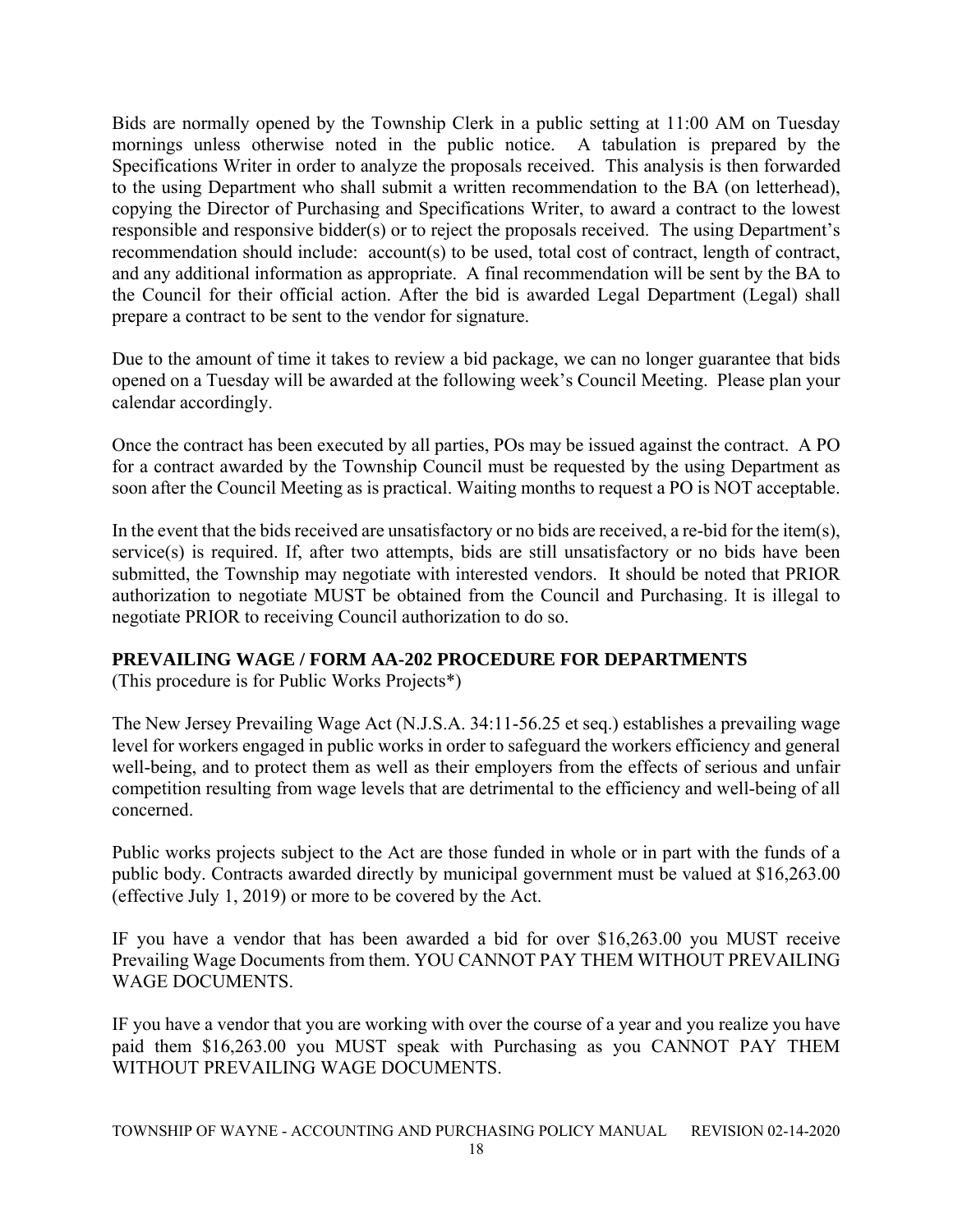Per construction bid specifications, "the contractor shall submit Form AA-202 (Monthly Project Workforce Report) to the County and to the Division of Public Contracts Equal Employment Opportunity Compliance once a month thereafter for the duration of the contract."

A copy of Form AA-202 (Monthly Project Workforce Report) is to be submitted to the Purchasing along with the original Prevailing Wage Certified Payrolls at the time the signed Payment Voucher is submitted for payment.

\*Please be aware that "Public works" means building, altering, repairing, improving or demolishing any public structure or facility constructed or acquired by a contracting unit to house local government or school district functions or provide water, waste disposal, power, transportation (but not the contracting for transportation services), and other public infrastructures.

## **PAYMENT SCHEDULE**

After merchandise is received or work/services performed, the vendor's invoice and signed payment voucher along with verified delivery/packing slips are forwarded to the Purchasing for processing to Treasury. Cutoff for processing payments is Wednesday, end of business day.

Treasury prepares a "Bill List" for the Governing Body's approval every Friday for the next subsequent Council Meeting.

Checks are mailed to a vendor on the Friday after the Council Meeting at which the bill was approved. Unless prior arrangements have been made with the CFO all checks are mailed. No checks shall be released prior to 3:00 PM Friday following the Council Meeting.

The original voucher with all paperwork is retained in Treasury and scanned into Laserfiche.

All contracts for improvements to real property and structures regardless of the dollar amount are governed by the Prompt Payment Law (P.L., 2006, c. 96), N.J.S.A. 2A:30A-1 et seq.,which establishes timing standards for the payment of bills for a wide range of construction-related contracts. Per the Prompt Payment Law the Township must pay a contractor not more than thirty (30) calendar days of receipt of the date the bill is received by the Township. Accordingly, all bills MUST be date stamped upon receipt. If a bill is being challenged, the contractor MUST receive a written statement of the amount withheld and the reason for withholding payment within twenty (20) calendar days of the receipt of the bill. Please refer to Local Finance Notice LFN 2006-21 dated November 1, 2006 (this can be obtained by going on-line). It is imperative that anyone managing any contract for improvements to any land and its appurtenances be familiar with this law. There are financial penalties attached to the failure to follow this law so please make sure you are totally familiar with Prompt Payment.

P.L. 2018, c. 127 establishes a prompt payment requirement that applies to goods and services contracts a contracting unit awards to a "business concern" under the Local Public Contracts Law (LPCL.) All goods and services contracts awarded on or after February 1, 2019 (the law's effective date) regardless of dollar amount and any contracts requiring either a single payment or multiple payments must now make prompt payment to most vendors a contracting unit does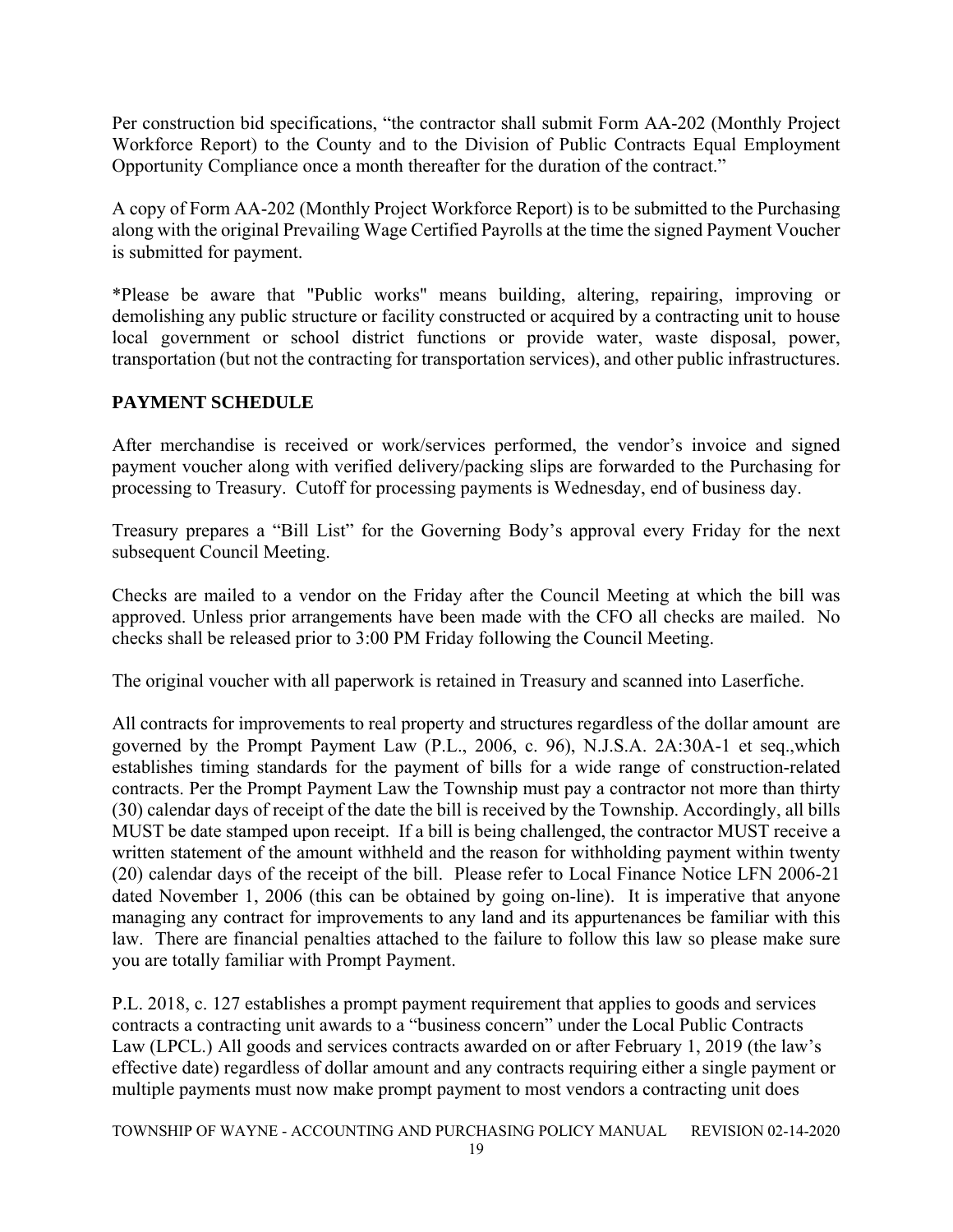direct business with for goods and services. If Payment Date is specified in the contract, payment must be no later than 60 calendar days from date specified in the contract. If Payment Date is not specified in the contract, payment shall be the later of: 60 calendar days from receipt of properly executed invoice; or 60 calendar days from the date the goods or services were received (as certified by an officer or duly designated employee.) Please refer to Local Finance Notice LFN 2019-02 dated January 23, 2019 (this can be obtained by going on-line).

#### **CHANGE ORDERS**

Change orders for a project/contract, etc. awarded by resolution of Council should be avoided if at all possible. The dollar amount approved by the Council cannot be exceeded without a formal change order and a new resolution approved by the Council. If it is not possible to avoid utilizing a change order the request MUST be submitted to the BA and Director of Purchasing PRIOR to any work being performed or orders placed. If justified, the change order will be presented to the Council for consideration. Emergencies will be addressed on a case by case basis.

#### **CONTRACT CLOSE OUT**

At the conclusion of all contracts, if the amount set aside by Resolution is less than/equal to the project total, no further action is required. The contract shall be closed per standard procedures. If any change is needed to the Project total, follow the procedure for CHANGE ORDERS.

#### **DISPOSITION OF SURPLUS AND OBSOLETE EQUIPMENT**

Purchasing is responsible for the disposition of surplus and obsolete materials, equipment, and vehicles. When a Department Head determines that an item is no longer needed for a public purpose, he/she shall provide the Director of Purchasing with a written request to dispose of the item. This request shall include such information as type of item, manufacturer, and serial number along with digital pictures.

Upon the concurrence of the Director of Purchasing a resolution will be presented to the Council for approval. No items shall be disposed of without an approved resolution.

After a resolution has been approved by the Council, a public sale, bid, or auction will be scheduled. In some cases the items are disposed of as scrap.

#### **CONTRACT MANAGEMENT**

Contract management is the responsibility of the using department. Although Purchasing does attempt to track contracts it is incumbent upon you to know when a contract expires, as well as the dollar amount of that contract so that the amount authorized by the Township Council is not exceeded. Once a contract expires it can no longer be used and cannot be extended retroactively. Please note that an amount authorized by Council CANNOT be exceeded without PRIOR approval of the Council. As a contract's expiration date approaches you should contact the Director of Purchasing to discuss a new bid or a contract extension. The bid process takes approximately three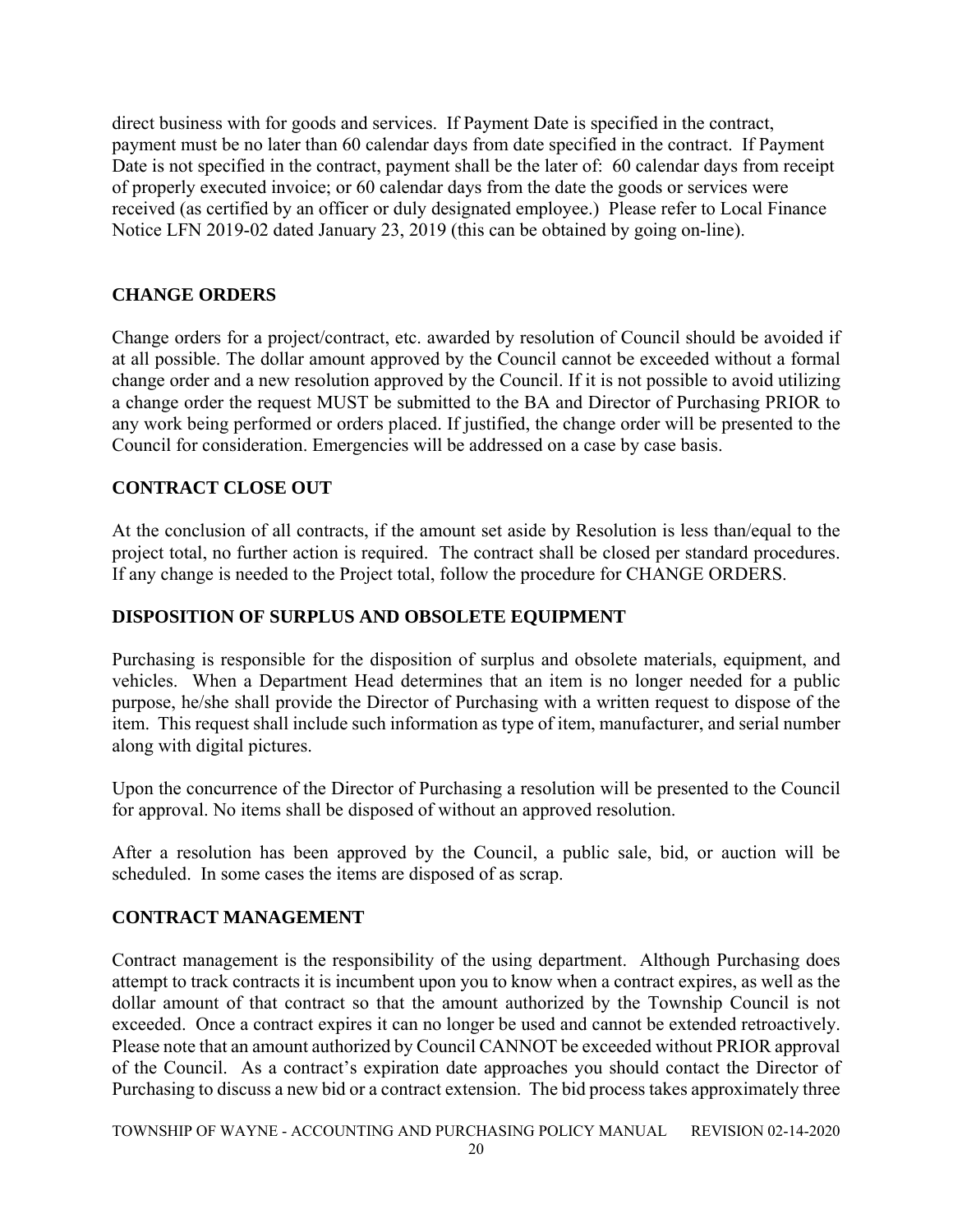months so you should be guided accordingly. This also applies to inter-local agreements which Purchasing does not track.

If a using department is not satisfied with a vendor's performance, that vendor must be provided with written notification delineating the problems and providing a date by which these problems must be corrected. If written notification is not given, the Township will not be able to take any action against the vendor or disbar a vendor from bidding on future contracts. Once the using department has compiled such a list the information should be sent to Purchasing. At that time a course of action will be developed. Should you have any questions with respect to what constitutes proper notification please contact Legal.

#### **USE OF TOWNSHIP CREDIT CARDS**

The Township has a Home Depot card and a Costco card that are used from time to time. These cards are kept in Purchasing and permission must be given prior to use. Purchasing maintains a log which must be signed by both the person taking the card and Purchasing. A PO must be brought to Home Depot/Costco along with the card. Once the purchases have been made the PO, receipt, and card must be brought back immediately to Purchasing. At that time both the person who used the card and Purchasing will again sign the log. NO EXCEPTIONS!

#### **MISCELLANEOUS**

- LACK OF PROPER PLANNING DOES NOT CONSTITUTE AN EMERGENCY.
- The purchase of any furniture (desks, chairs, etc.) will require prior approval of the Director of Purchasing before any PO is processed.
- Request for agenda items must be received by the BA no later than 12:00 PM of the TUESDAY proceeding the week of the Council Meeting. A request for a bond ordinance must be received by the BA no later than 12:00 PM of the Tuesday proceeding the week of the Council Meeting. Agenda items should not be sent to Legal directly.
- People having office holiday parties must pay for these themselves. Township funds, monies from dedicated accounts, etc. may NOT be used for this purpose. This type of PO will NOT be approved.
- For those departments ordering shoes, sweatshirts, jackets, summer t-shirts, etc. (per a collective bargaining agreement) all orders MUST list the name of each person who will be receiving shoes, sweatshirts, summer t-shirts, etc. Any Requisition/PO not including names will be returned.
- From time to time departments/divisions sponsor meetings where breakfast/lunch/dinner is served. Care should be taken to insure that we are being as economical as possible. In other words, a menu of pizza is acceptable while a hot meal from a restaurant is not. It does not matter if the funding is coming from a dedicated account. We are dealing with public funds and we must be very careful how these funds are spent. Any bills beyond what is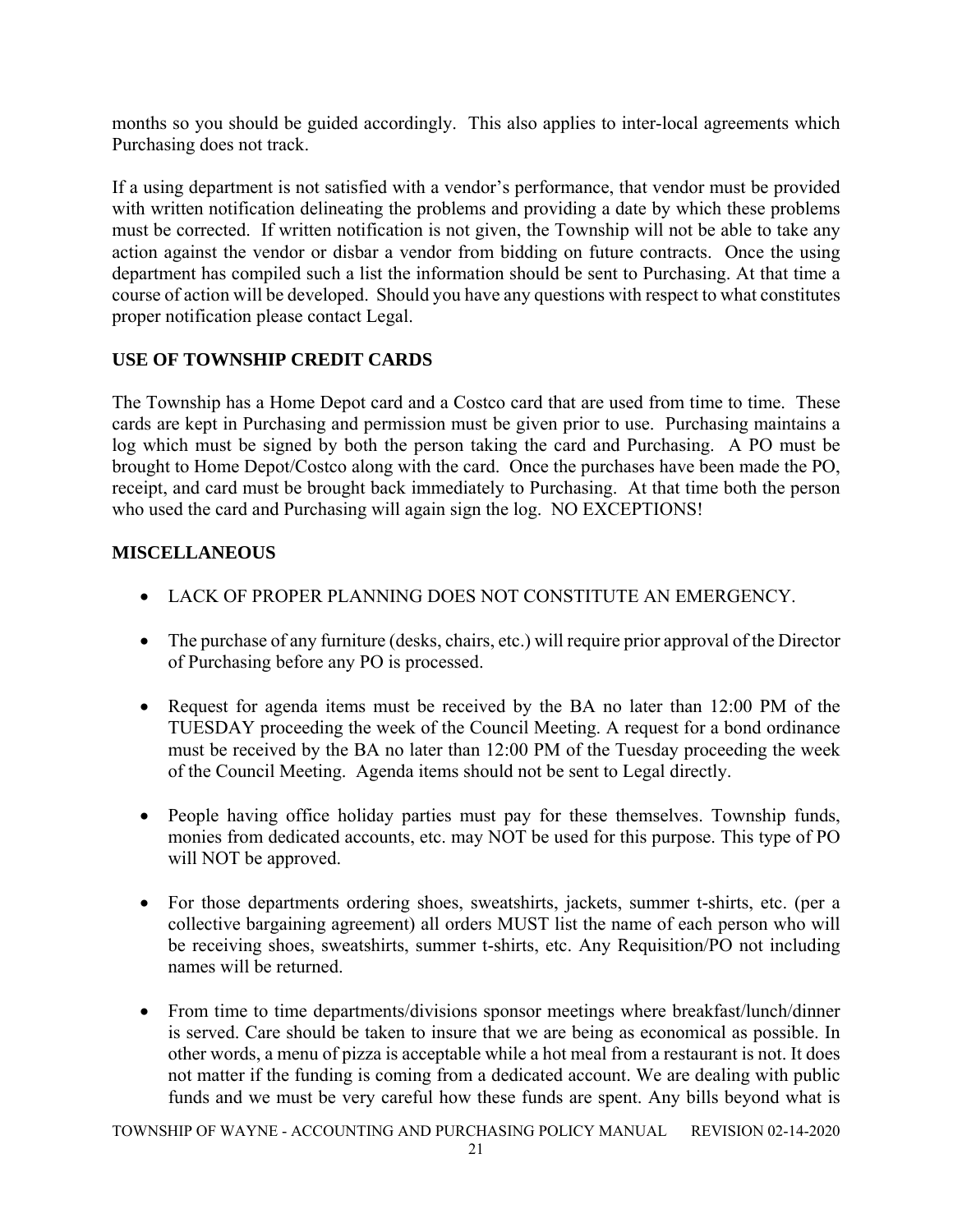considered acceptable will NOT be paid for by the Township. If you have a question as to what may or may not be acceptable you should ask PRIOR to placing an order.

- Any supervisor coordinating a professional service contract MUST provide a monthly status (no later than the 10th of each month) to the BA. This should include, but not be limited to, total authorized expenditures, money spent the prior month, total money spent and resolution number if applicable. When seventy-five percent of the authorized funding has been expended you MUST discuss the need for additional funding with the BA. This will insure that monies spent will not exceed the authorized appropriation. No retroactive resolutions for contract amendments will be presented to the Council.
- Any document (letter, memo, etc.) received in hard copy by your office MUST be date stamped so we have a record of when that document was received by the Township. All major print jobs MUST be reviewed with IT prior to performing that job. If that is not done that print job WILL be charged to your budget. NO EXCEPTIONS!!
- When staff lay money out for minor purchases the original receipt MUST be submitted with the request for reimbursement. No original receipt, NO reimbursement!! NO EXCEPTIONS!! COPIES ARE NOT ACCEPTABLE. Proof of employee payment must be submitted with receipt (i.e. cashed check, section of bank statement/credit card bill.)
- Certified payrolls for construction contracts/projects (if applicable) must be sent to the Purchasing as soon as you receive them. Make sure the contract/project name and number are referenced on all sheets.
- We currently use UPS (should the vendor change during the course of the year you will be advised of the new vendor, phone number, etc.) to send packages, etc. The following procedure MUST be employed when utilizing this service:
	- o Fill out the necessary form.
	- o Call UPS at 1-800-742-5877, press "0" two times to "please speak to someone." Give them your name, account number (F05630) your name and department where they will be picking up the package.
	- o Make a copy of the shipping document and send to Purchasing.
	- o Please provide a department account number for billing purposes on the copy of the shipping document.
	- o If you have any questions please contact Purchasing.
- All Quotes/Estimates/Proposals that contain Terms & Conditions imposed by the vendor must be reviewed by the Legal prior to entering the Requisition into Edmunds.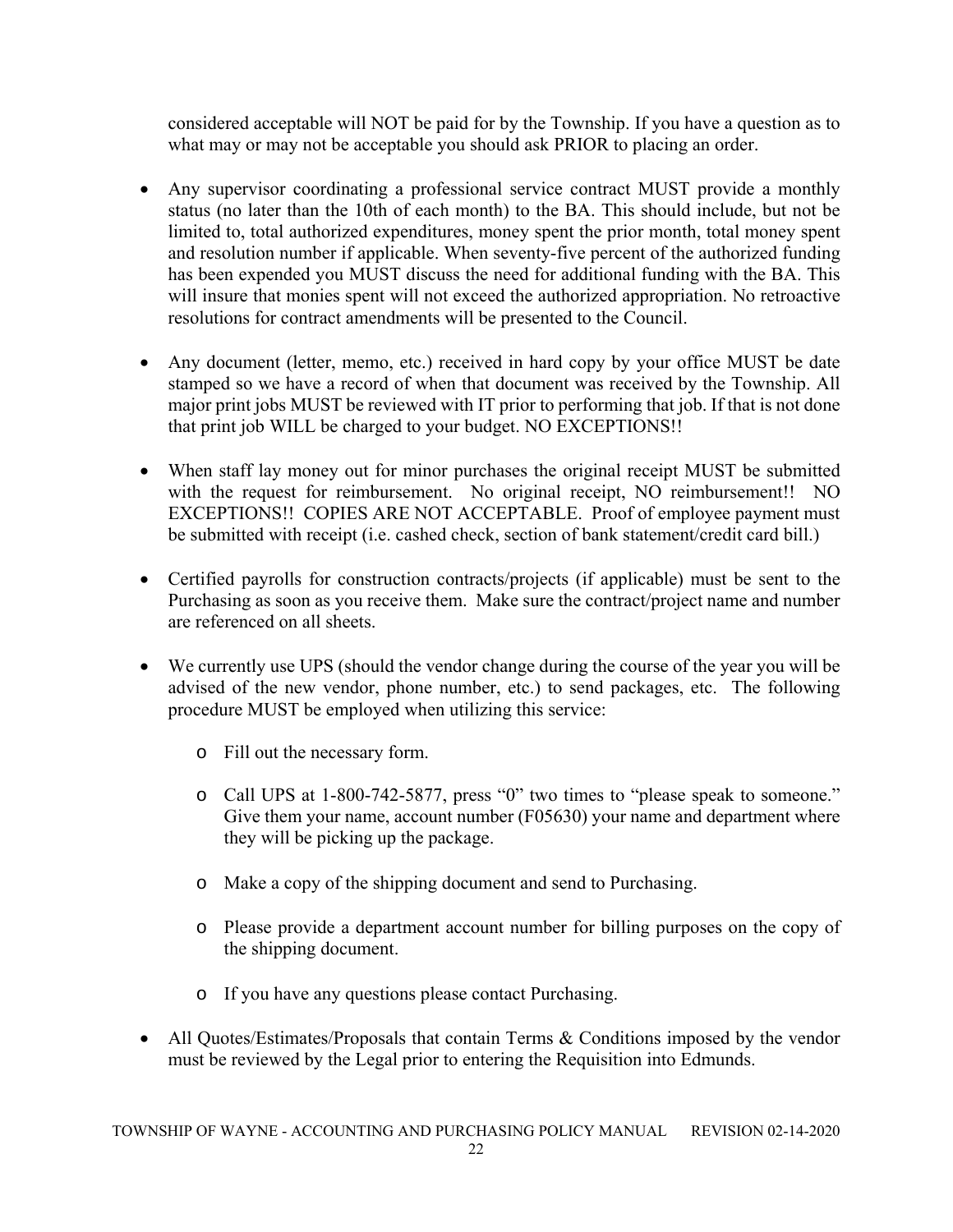Edmunds, New Vendor Procedure: Department must obtain potential Vendor's name, address, phone number, fax number, email address, copy of W9, tax ID (SSN or FEIN), copy of BRC, and copy of PWCR\* (\*Construction-related projects only.) Interested Department must send all vendor information to purchasing@waynetownship.com